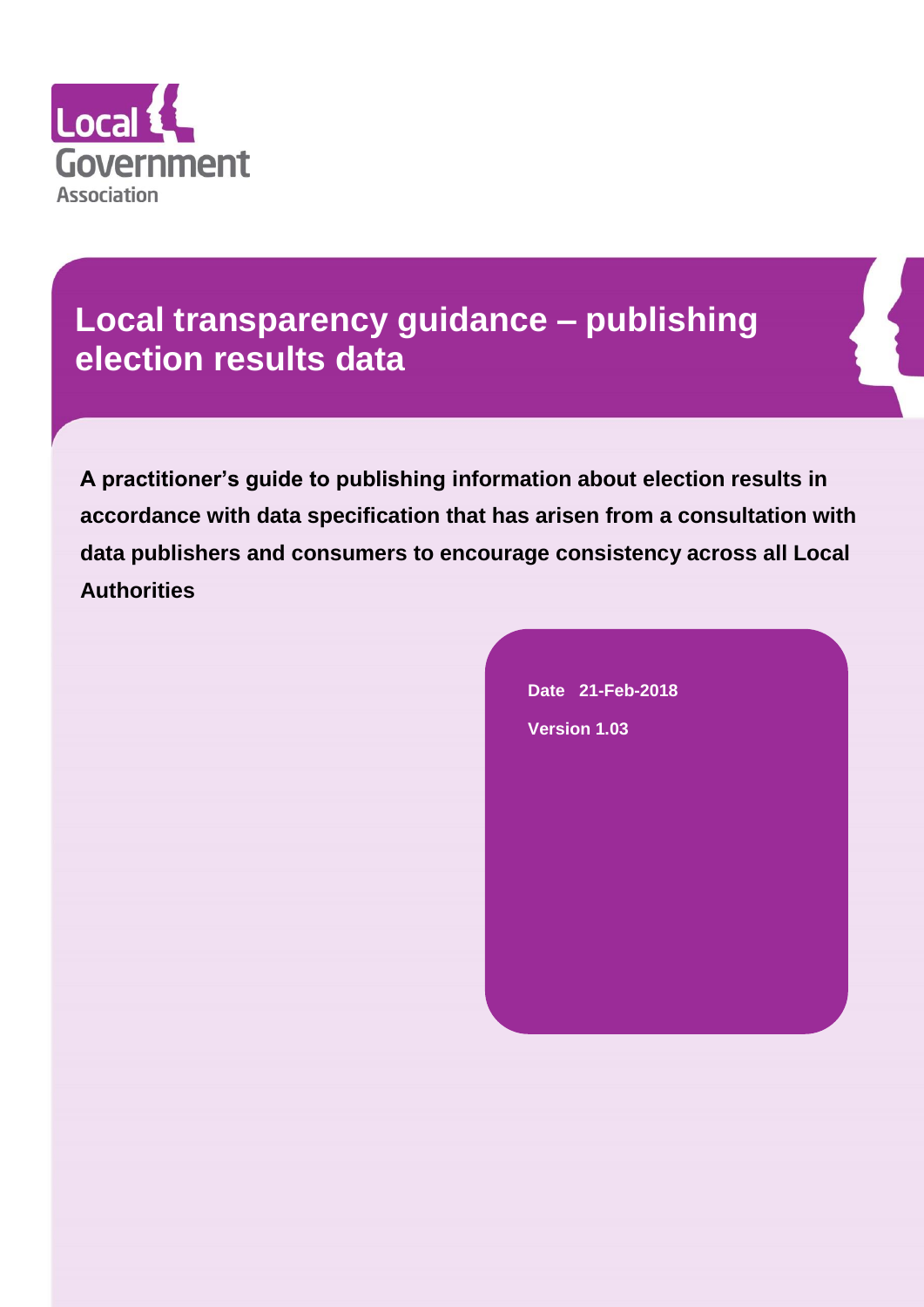# Contents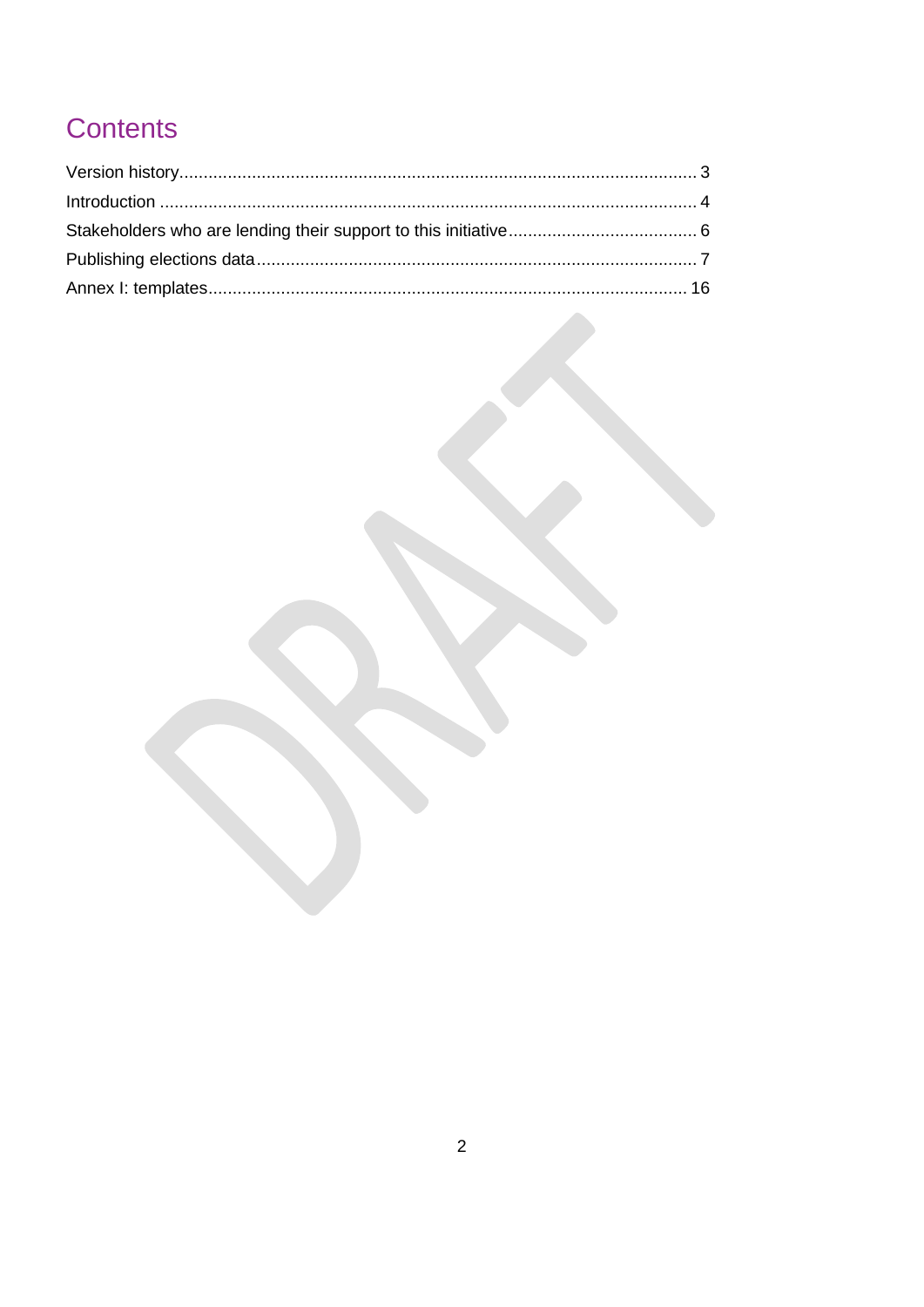# <span id="page-2-0"></span>Version history

| <b>Version/Date</b> | <b>Page/section</b> | <b>Comment</b>                                                |
|---------------------|---------------------|---------------------------------------------------------------|
| 0.0 10-May-2016     | all                 | First cut following consultation feedback Mar-May 2016 -      |
|                     |                     | <b>Tim Adams LGA</b>                                          |
| 0.1 4-Aug-2016      | Elections data      | Revisions to schema parameter fields & guidance following     |
|                     | template            | initial meeting & review with core EMS suppliers, AEA,        |
|                     |                     | Electoral Commission, Cabinet Office, Democracy Club          |
| 1.0 1-Nov-2016      | all                 | First published live release after amendments from second     |
|                     |                     | open consultation that took place between Aug & Oct 16        |
| 1.0 3-Nov-2016      | VotesCast, Parish   | Slight amendments to correct incorrect interpretations and    |
|                     | areas, emblem,      | recommended best practice on turnout calculations, voting     |
|                     | political descs,    | percentage calculations, etc.                                 |
|                     | timetable           |                                                               |
| 1.0 13-Feb-2017     |                     | Clarification on By-election codings                          |
| 1.01 5-Apr-2017     | Annex $1 -$         | Confirmation that Political Party labels and resources are    |
|                     | ElectedBodyURI      | dependent on work to be undertaken by Electoral               |
|                     | ElectoralAreaURI    | Commission in 2017.                                           |
|                     | PoliticalPartyURI   |                                                               |
|                     |                     | Confirmation that we have not yet established an              |
|                     |                     | authoritative source for Elected Bodies (so the URI field has |
|                     |                     | to be ignored)                                                |
|                     |                     |                                                               |
|                     |                     | Confirmation that we have not yet established an              |
|                     |                     | authoritative source for the labels and URIs of County        |
|                     |                     | Divisions Electoral Areas so these are currently ignored. [In |
|                     |                     | discussion with ONS and OS]                                   |
|                     |                     |                                                               |
|                     |                     | File note – we are also enquiring of Democracy Club if there  |
|                     |                     | is provenance and sustainability in including a unique        |
|                     |                     | coding scheme for each election based upon the work           |
|                     |                     | currently underway here:                                      |
|                     |                     | https://democracyclub.org.uk/projects/election-ids/           |
| 1.02 7-Aug-2017     | Dates               | All date fields to be translated to ISO8601 standard and be   |
|                     |                     | in the form yyyy-mm-dd to address guidance from               |
|                     |                     | <b>Government Digital Service (GDS)</b>                       |
| 1.03 21-Feb-2016    | Independent         | Type correction to the suggested codings for independent      |
|                     | candidates          | candidates in the PoliticalPartyURI and PoliticalPartyLabel   |
|                     |                     | fields. Previous versions had the content options reversed    |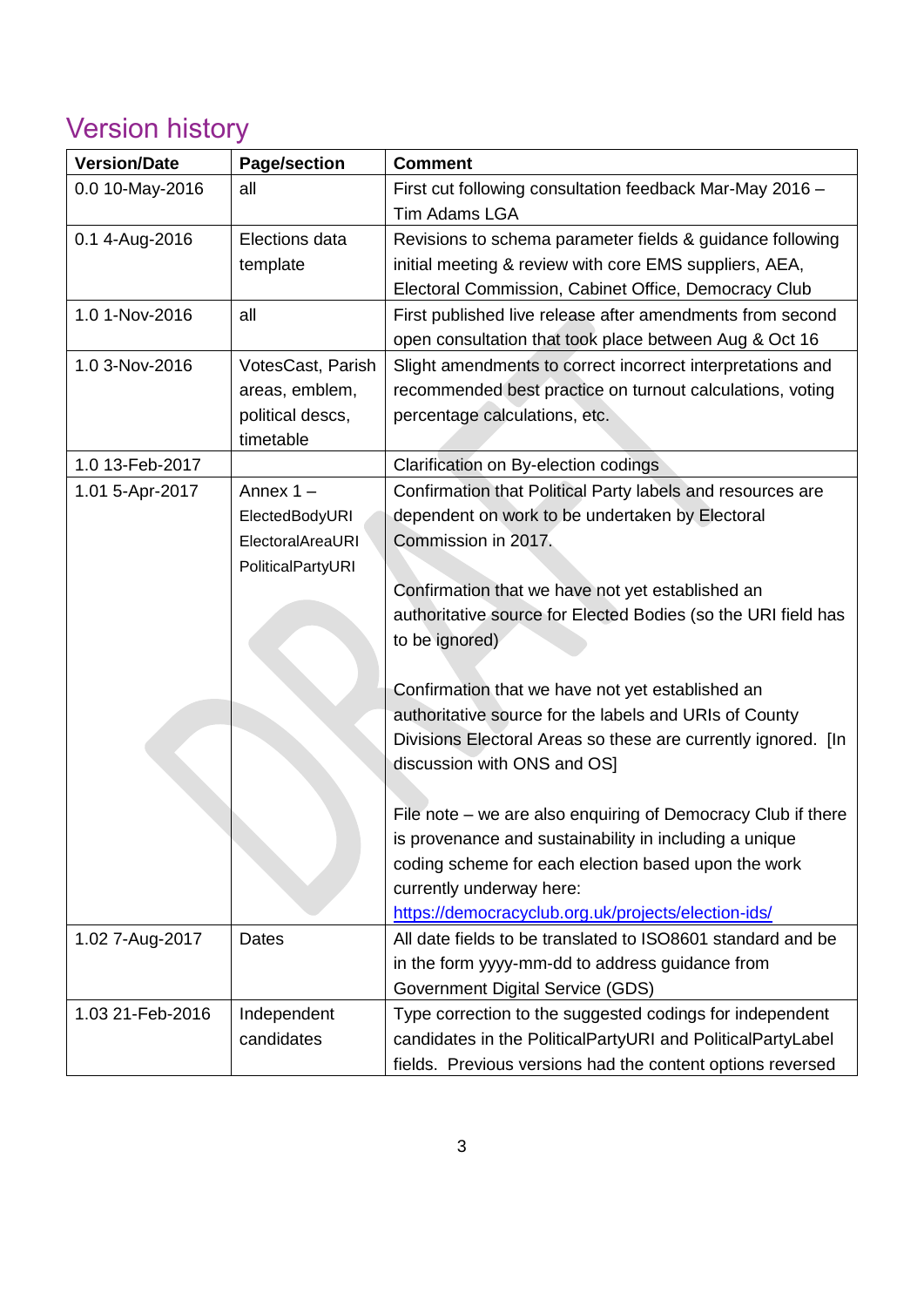## <span id="page-3-0"></span>**Introduction**

Although there is no statutory requirement to do so, local authorities generally publish local and national election results on their web sites once those results have been provided to them by the relevant returning officer. There is no guidance or common practice to publish such data in any particular style, format or web location other than the statutory requirement placed on the returning officer to give public notice of the name(s) of the elected candidate(s) (and the fact that they were duly elected), the total number of votes given to each candidate in a contested election and details of the rejected ballot papers as shown in the statement of rejected ballot papers

Whilst this approach allows scrutiny and review by individuals finding the local published web pages, the work to locate such information automatically and then to collate data from every local authority to create a national overview is difficult, labour intensive, time consuming and often error prone. Substantial savings and ease of data discovery and reuse is possible if electoral administration departments can be encouraged to publish their data to a simple consistent form which can be read by humans and machines. Following a consultation undertaken by the Local Government Association (LGA) between March and May 2016, a proposed data schema for elections results data was refined and is the subject of this document. The guidance contained within seeks to recommend a process and a data standard for the publication of election results by the Electoral Services Departments in all English local authorities. There is the potential for local authorities in Wales, Scotland and Northern Ireland to also participate in this scheme, but currently consultation has been extended beyond England in this first iteration.

It is *not* suggested that local authorities should cease their current publication practices but merely to publish the results in a parallel second form in accordance with this schema specification. Publishing election results in this secondary, consistent way and in a form that is able to be discovered and processes by digital means assists those who need to quickly understand the political landscape after an election at regional and national level and encourages other third parties to develop apps and other analysis services to help to inform the public faster about the overarching outcome from elections.

The schema specification recommended in this data specification is capable of being interpreted by both humans and machine readable techniques. The proposed content is not seeking to increase the burdens on local authorities through the introduction of substantial additional published data items, it merely intends to repeat the publication of current data content in a secondary data form that conforms to the publication practices and data standards developed by the earlier consultation process.

The publication process and the data standard builds on existing best practices of supporting authorities to publish data in a consistent way as part of the Transparency Code for Local Government. Further information is available under open data formats in the general guidance on publishing data<sup>1</sup>. It also builds on the open standard as defined by the Cabinet Office Open Standards principles<sup>2</sup>.

<sup>&</sup>lt;sup>1</sup> Local Government Transparency Code 2015 – Publishing Data (general guidance): [http://www.local.gov.uk/practitioners](http://www.local.gov.uk/practitioners-guides-to-publishing-data)[guides-to-publishing-data](http://www.local.gov.uk/practitioners-guides-to-publishing-data)

<sup>2</sup> Cabinet Office Open Standards Principles - [https://www.gov.uk/government/publications/open-standards-principles/open](https://www.gov.uk/government/publications/open-standards-principles/open-standards-principles#open-standard-definition)[standards-principles#open-standard-definition](https://www.gov.uk/government/publications/open-standards-principles/open-standards-principles#open-standard-definition)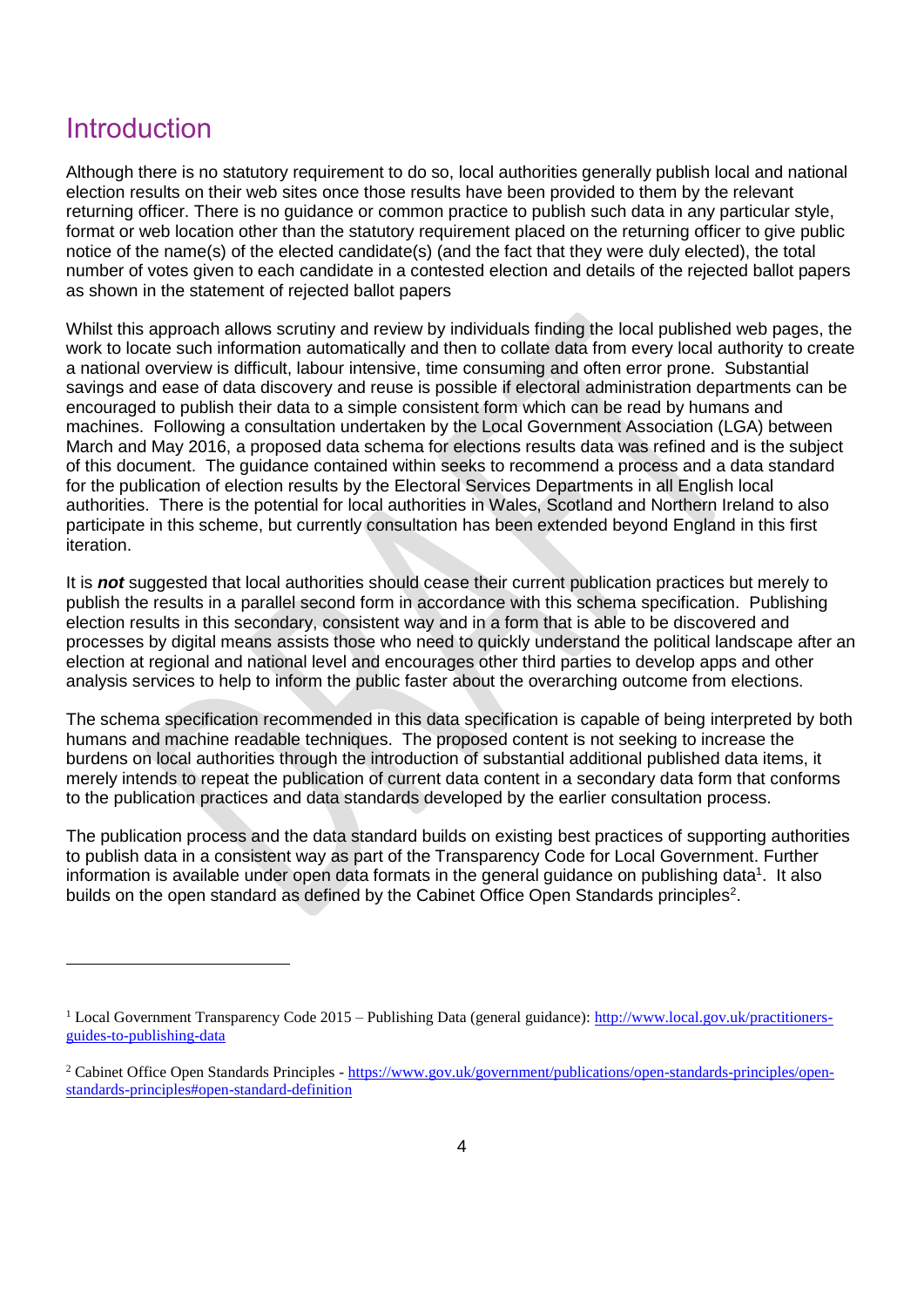As part of the schema development process, the LGA intends to consult with the suppliers of proprietary Electoral Management Systems (EMS) to secure their inputs and support in new features to extract data in readymade form that meets the schema requirements. This is hoped to ease the process on the data publishers in the future.

Whilst there is interest in supporting most types of elections in due course, we propose initial trials to be controlled and within a contained scope. In the first instance, we recommend applying these practices for the general and local authority (district, borough and county) elections. There is potential for the role to be extended to include European, Police Commissioners and Town/Parish elections in time, though we suggest this is considered later in the development once early experience has been gained. We do include provision in the detailed specification below for other elections but will likely only trial the approach with district, borough and county elections in the early pilots. We consider that this approach is not appropriate for referenda because the specification is directed closely at candidates and their political affiliations. During and following the forthcoming consultation, we will assemble thinking to determine if there is a requirement and support to extend the specification to support the special additional properties that are required by referenda.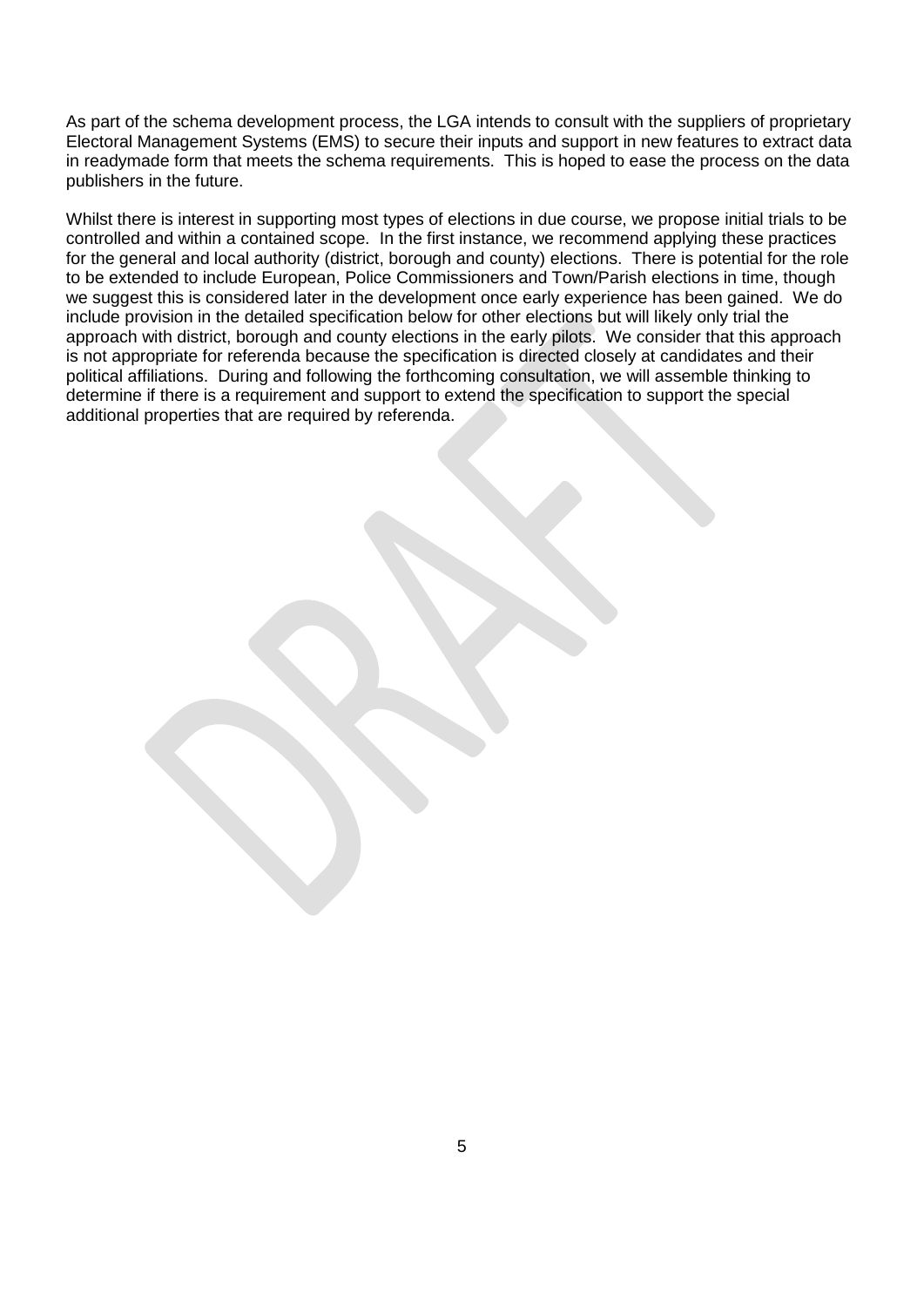## <span id="page-5-0"></span>Stakeholders who are lending their support to this initiative

- Government Digital Service (GDS), Cabinet Office
- Association of Electoral Administrators
- Electoral Commission
- Department of Information Services, House of Commons
- Local Government Association
- Open Data Institute
- Plymouth University School of Government (Faculty of Business)
- Democracy Club
- Democratic Audit UK, London School of Economics
- Halarose Limited\*
- Idox Group\*
- xPress Software Solutions\*
- Democracy Counts\*

'\* expressed an interest in offering support and expertise in progressing the standard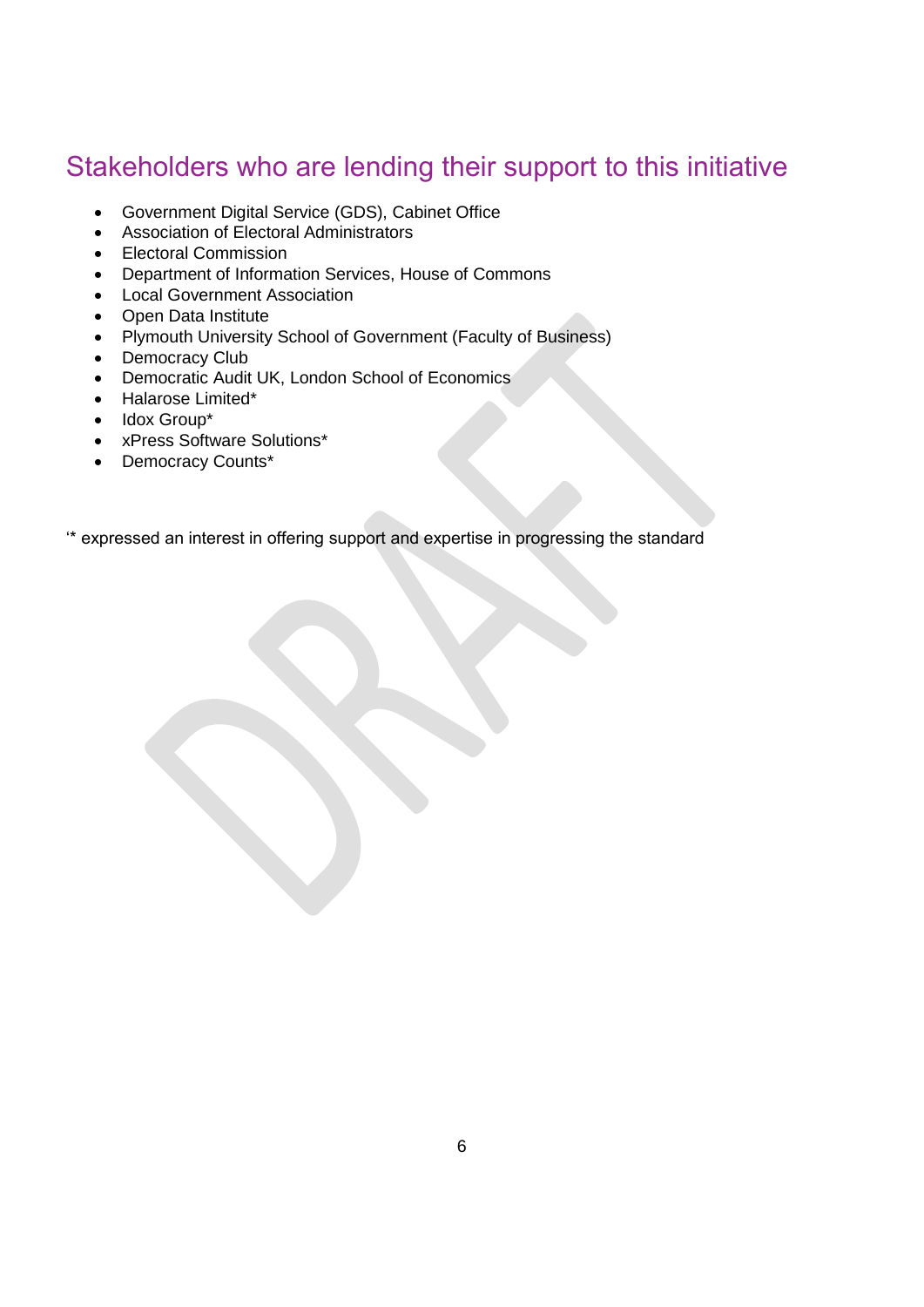## <span id="page-6-0"></span>Publishing elections data

Initial trials should be constrained to local authorities in England unless early indications suggest strong support from the wider United Kingdom. Publication of elections results to a consistent style and specification requires consideration of two aspects:

- a *process* to support easy discovery of the data by consumers and further reuse
- the *specification and format* of the published data to ensure consistency at every source location thereby supporting easy aggregation and analysis by consumers.

## Proposed process for data publication, easy discovery and re-use

We propose the implementation of best practice guidance for the data publication process that is drawn from other open data publishing practices in local government.

*What data formats are to be used?* We propose results data to be published openly under this initiative, which must be made freely available in a tabular comma separated variables (CSV) format. The data format should comply with a schema which defines the content of each data column (also known as a field). The schema is designed according to the following criteria.

- Provide the essential data fields that are required to interpret election results by human or by machine readable forms
- Make it simple for councils to publish open data and use tried practices which already makes good use of this approach
- Enable data users to interpret data and aggregate them from across councils in England
- Include linkages in the data to other sources of definition (such as the names of the constituency being contested, the name of political affiliations, the names of publishing entities) through the use or recommended sources of URIs – uniform resource identifiers – so that data can be more easily analysed, combined and compared across England.

It is proposed that local authorities publish these data against a standard open government licence  $(OGL)<sup>3</sup>$ .

It is recommended that local authorities self-certify their dataset(s) with the Open Data Institute under the open data certificate<sup>4</sup> – at least at the most basic level as a minimum – to inform data consumers of the data's provenance, publisher, commitment to maintain updates, etc.

It is proposed that local authorities will publish their results data in any location of their own choosing – we would anticipate this probably being a section of the council's own web-site. Once published, these data should be registered as being available in a central public sector data hub so that data consumers

 $\overline{a}$ 

<sup>3</sup> Open Government Licence<http://www.nationalarchives.gov.uk/doc/open-government-licence/version/3/>

<sup>4</sup> ODI Open Data certificate<https://certificates.theodi.org/en/>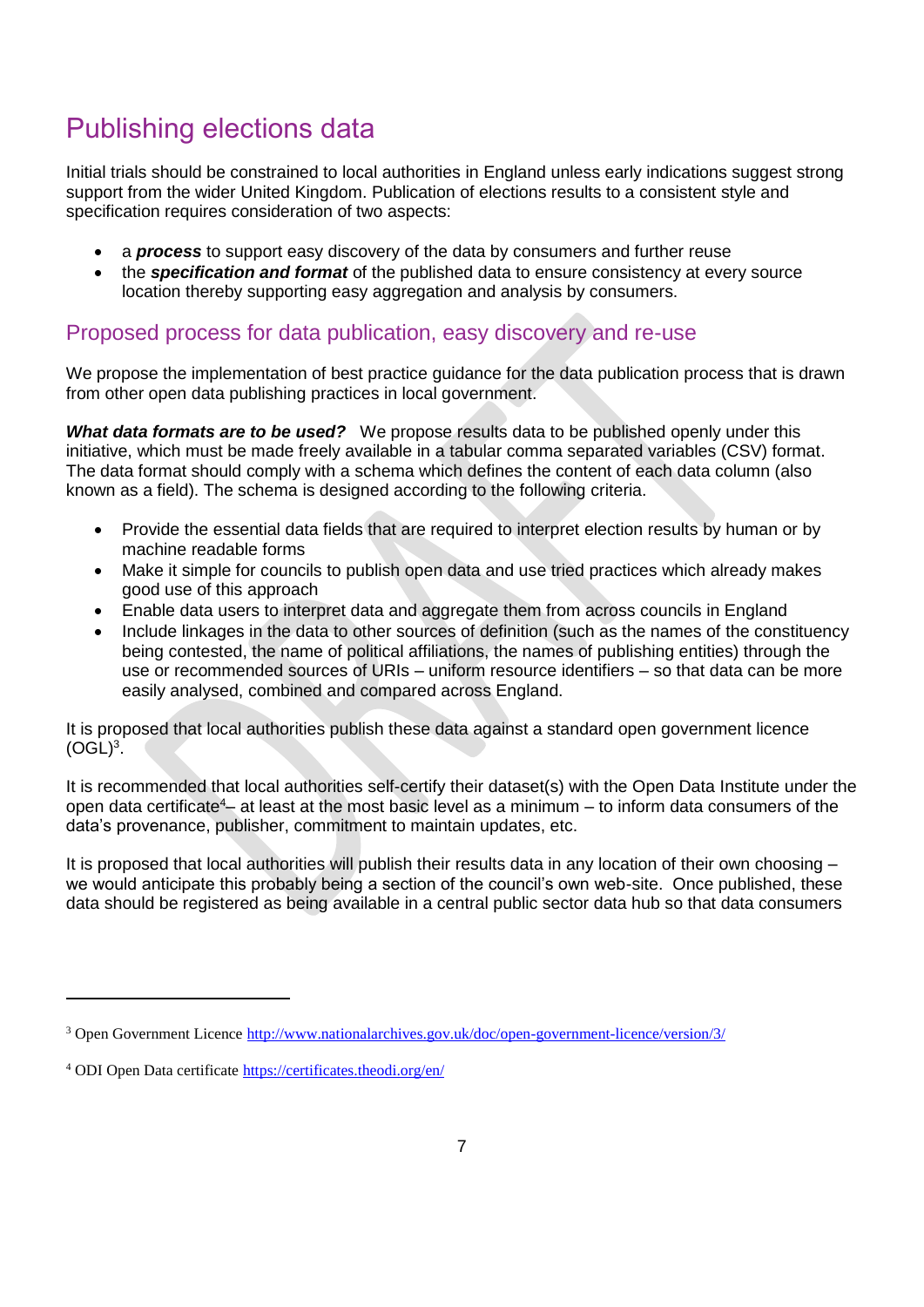know where to go to find the data. The central data hubs being recommended are [data.gov.uk](https://data.gov.uk/)<sup>5</sup> and the [LGA open data pages](http://opendata.esd.org.uk/)<sup>6</sup>.

The LGA intends to expand its current open data publishing tools to include an elections results data validator to pre-check conformance against the agreed schema prior to publication. Support for the new elections results scheme within the validator will appear on the [open data validator tool](http://validator.opendata.esd.org.uk/)  $<sup>7</sup>$  as</sup> developments and take-up of this initiative progresses.

Data publishers will also be able to find the right value for those fields that are defined as having a restricted set of terms or for an identifier (URI) from another published set to be included with special support tools provided by the LGA and others. The URI search tool on the LGA open data pages will be enhanced as momentum and take-up of this initiative gains traction; the [URI search tool](http://uris.opendata.esd.org.uk/) <sup>8</sup>currently provides URI searches for other aspect of local government published data.

<sup>5</sup> Data.gov.uk central public sector data hub https://data.gov.uk/

<sup>6</sup> LGA open data tools, guidance and discovery resources http://opendata.esd.org.uk/

<sup>7</sup> LGA open data publishing validation tool http://validator.opendata.esd.org.uk/

<sup>8</sup> LGA open data URI search tool http://uris.opendata.esd.org.uk/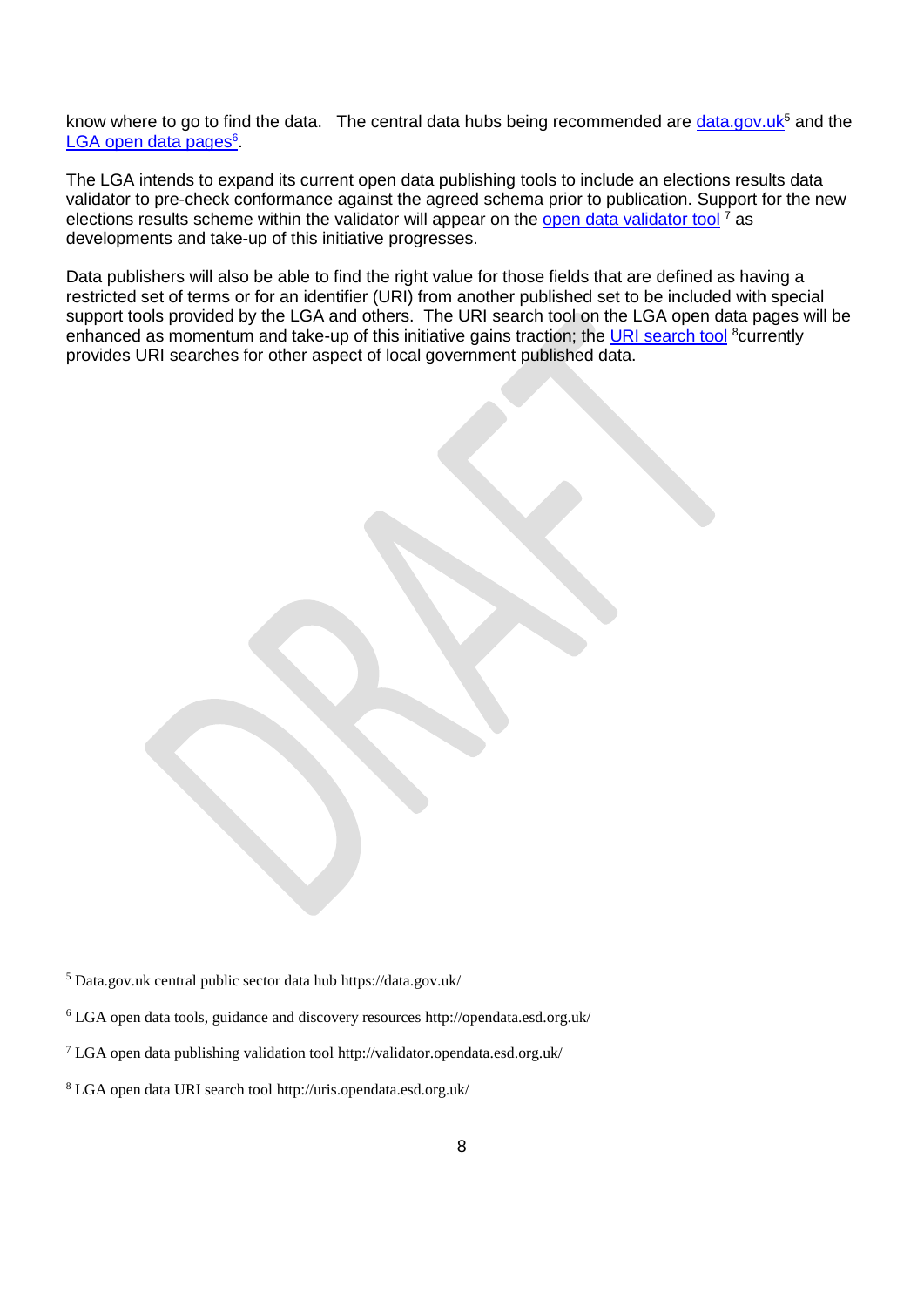## Contents of the election data file

The election results data Standard will guide authorities to publish consistent locally derived election results according to an agreed format and the use of controlled vocabularies.

We recommend that Election Services Departments in Councils use a common approach and format for publishing the content of elections data. This will help users to locate, harvest, share, compare and analyse data. We encourage that the content for publishing data matches the format set out in the template provided in the elections data template which we are proposing in the Annex of this document. This does not seek to add new burdens or extra data items to be collected or published but merely formalises consistency across the sector.

The data published in the template set out below follows the sequence of columns prescribed and any formats or presentation conventions set out below. Any additional fields that an authority wishes to publish should conform to the advice in the general *"publishing data"* guidance and should be added after the fields listed here. The template will also available (when further matured) as a standardised schema which can be downloaded from [http://schemas.opendata.esd.org.uk/](http://schemas.opendata.esd.org.uk/spend)

We now present a summary of the key data fields that would be mandated in the proposed elections results publication schema. These are then described more formally in the Annex.

## General information

## **Cardinality**

If a requirement has a cardinality that starts with 1 (rather than 0), each row of data must have a value in at least one of the data specification fields. The field cardinality specifies the minimum and maximum number of values you may have in each row of your dataset.

Cardinality gives the number of values that may be present in a field (or requirement) for one row. Cardinality is one of the following.

- 0..1 zero or one values.
- $0. \approx -$  any number of values.
- 1 one and only one value.
- 1..∞.- at least one value.

If the field allows zero values, a null value is accepted. Null is represented by an empty field and NOT by the string "null" or "N/A".

Where a single row contains more than one value for a field, values should be separated by the pipe (|) character.

## **Types of data field**

Field types in local government open data schema specifications such as this take the following forms. See the Annex 1 template below for specific details.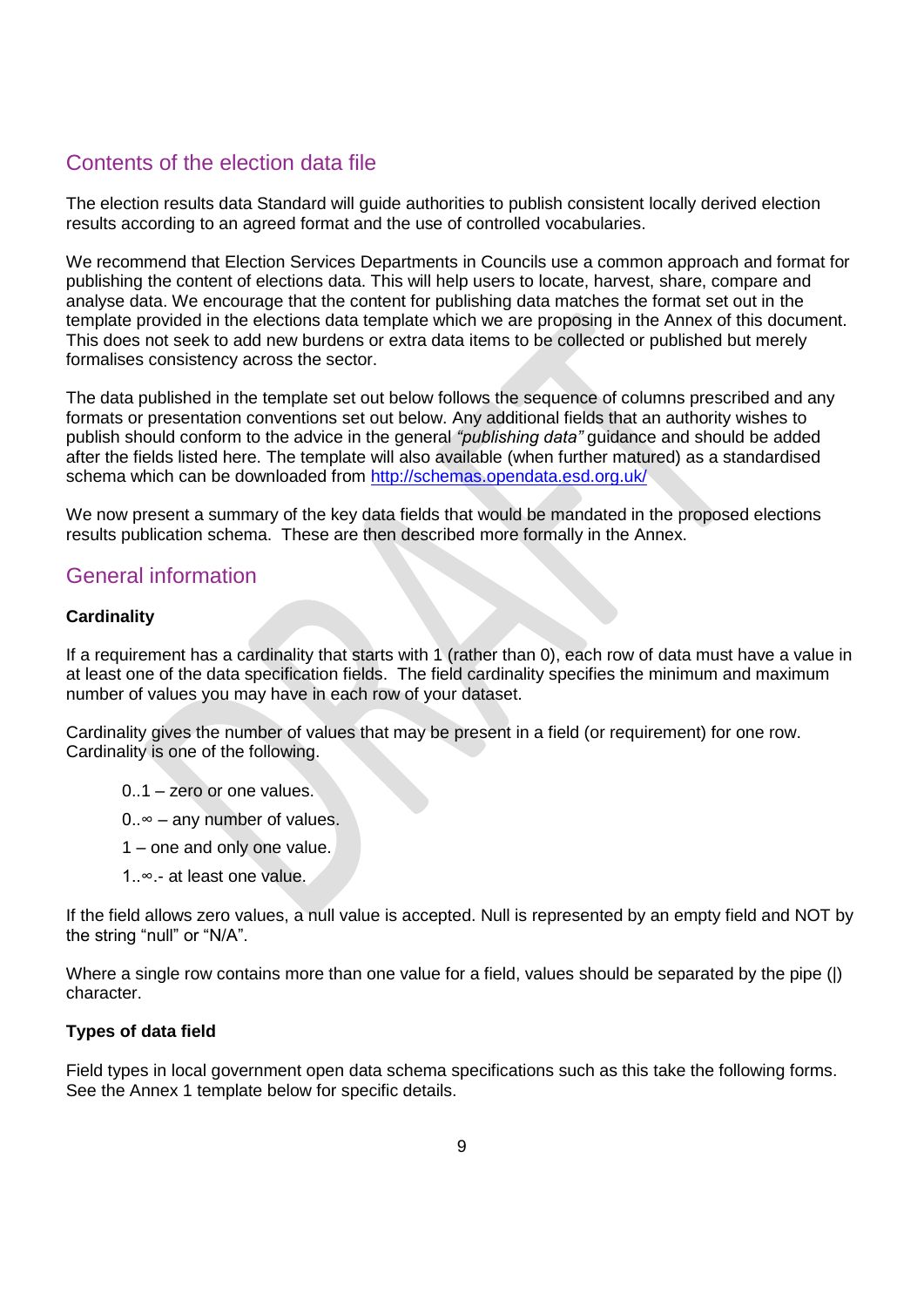### **Boolean**

True, Yes, False or No. These are not case sensitive.

## **Date**

A date to the ISO 8601 standard in the format yyyy-mm-dd. If time is included, this will be ignored.

## **Encoded list**

Encoded lists are fixed sets of labels from which you select one or more values to populate a field. Capitalisation (that is, use of upper and lower case letters) does not have to match, but any other variances from the encoded list specified will result in your data not being valid.

## **Number**

A number, which may or may not have decimal places, except where stated otherwise. Note that zero is considered as a value that is distinguished from a null (or absent) value.

## **String**

A single line of alphabetic and/or numeric characters.

### **Text**

One or more lines of text. Multiple lines can be delimited by carriage return and line feed characters. If these characters are used, the entire field value must be enclosed in quotes.

## **URI**

Uniform resource identifier. URIs are always followed by a string field giving the label of the applicable URI.

URIs are machine readable codes that precisely identify things, like local authorities, wards, or types of service. URIs commonly used in UK local government can be looked up from this page: http://uris.opendata.esd.org.uk.

## Specific election results data fields

## **Publication date**

Publication date is the date the election result was **published** and made available to the public through this elections data file. It is NOT the date of the election. We recommend the ISO 8601 date format yyyymm-dd. If data are later changed or replicated, then the old data are replaced with the new and this publication date is revised to reflect this.

### **Organisation code and organisation label**

The organisation name and organisation code identifies the local authority that has conducted the election and means that the file is self-describing when combined with other data.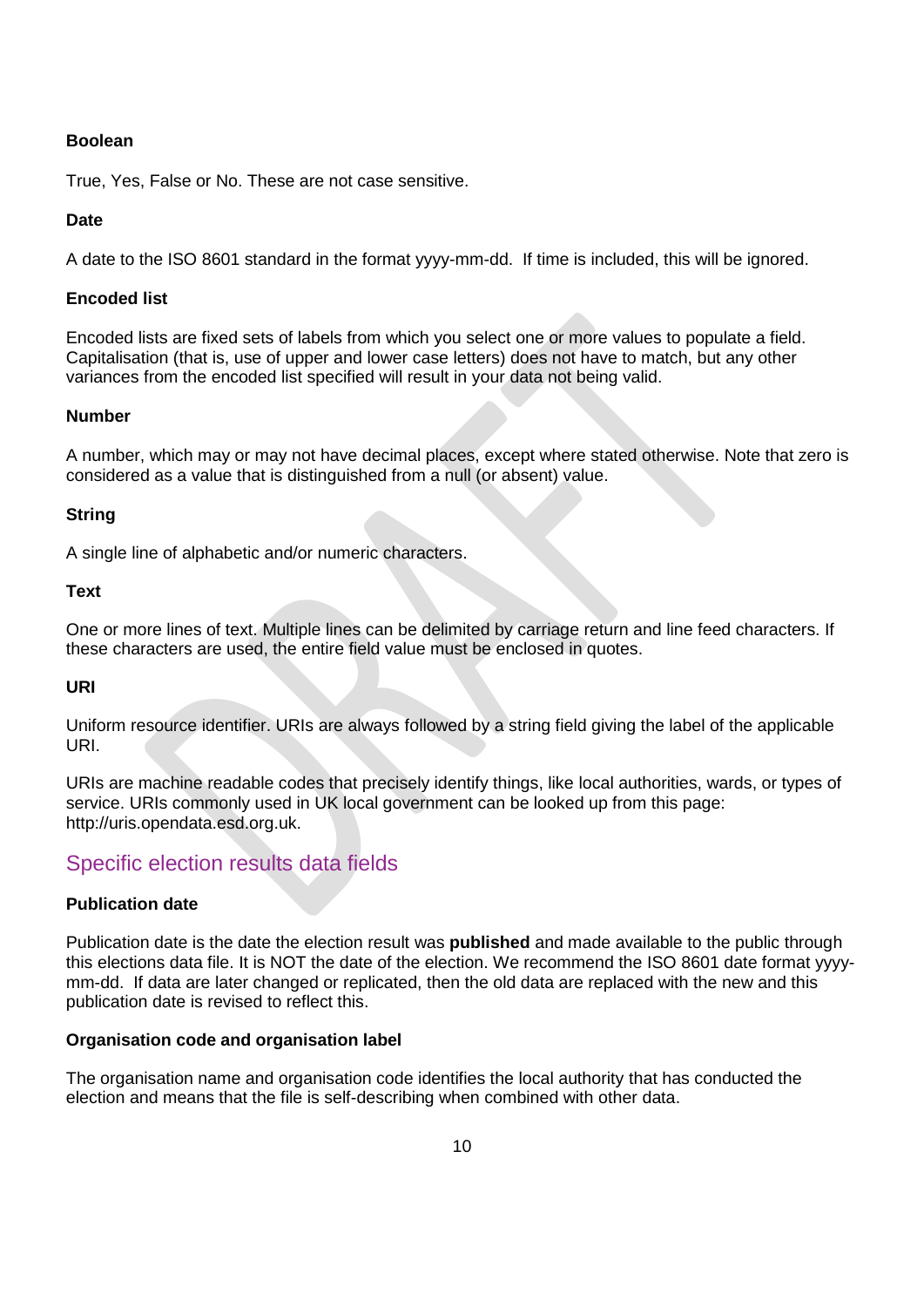Authority information should include the unique identifier for a local authority that owns the data as datasets from various organisations may be combined. The code should be represented in the form of a 'uniform resource identifier' (URI) used in open data standards – see the *File formats: open and linked*  data section in the general publishing data guidance<sup>9</sup> for further information.

A URI used in Linked Data is the preferred option. The LGA provides a URI search tool at <http://uris.opendata.esd.org.uk/> to assist new publishes to confirm appropriate URI links to be incorporated into the published data.

For local authorities the code should be

 the open data communities code for local authorities on <http://opendatacommunities.org/data/local-authorities>

For the area governed by a local authority or for an individual ward

 Office for National Statistics' (ONS) Government Statistics Services (GSS) Coding on http://statistics.data.gov.uk/and Naming for Statistical Geographies. (http://tinyurl.com/onsgeog)

For pre-operative wards that only come into existence on when the election has been held, the code should be:

 the Natural Neighbourhoods pre-operative ward code on [http://id.esd.org.uk/neighbourhood/NewWard.](http://id.esd.org.uk/neighbourhood/NewWard) This will redirect to the official ward when it comes into operation.

A lookup tool for URIs can be found on the LG Inform Plus website [\(http://uris.opendata.esd.org.uk/\)](http://uris.opendata.esd.org.uk/)

For example the URIs for Sedgemoor are:

- Sedgemoor District Council:<http://opendatacommunities.org/id/district-council/sedgemoor>
- Sedgemoor are:<http://statistics.data.gov.uk/id/statistical-geography/E07000188>
- Knoll ward in Sedgemoor: http://statistics.data.gov.uk/id/statistical-geography/E05008910

Where the URI for the local authority exists on opendatacommunities<sup>10</sup> we recommend use of that identifier, otherwise the statistical geographies identifier could be used which refers to an area**Local government service**

Local authorities have different structures and undergo frequent organisational change. For this reason, we recommend using an acknowledged service classification for describing the service of collecting and publishing election results. In this case the specific service and URI that would be referred to is:

<sup>9</sup> Local Government Transparency Code 2015 – Publishing Data (general guidance): [http://www.local.gov.uk/practitioners](http://www.local.gov.uk/practitioners-guides-to-publishing-data)[guides-to-publishing-data](http://www.local.gov.uk/practitioners-guides-to-publishing-data)

<sup>&</sup>lt;sup>10</sup> Open Data Communities data resources hosted by Dept. for Communities and Local Government http://opendatacommunities.org/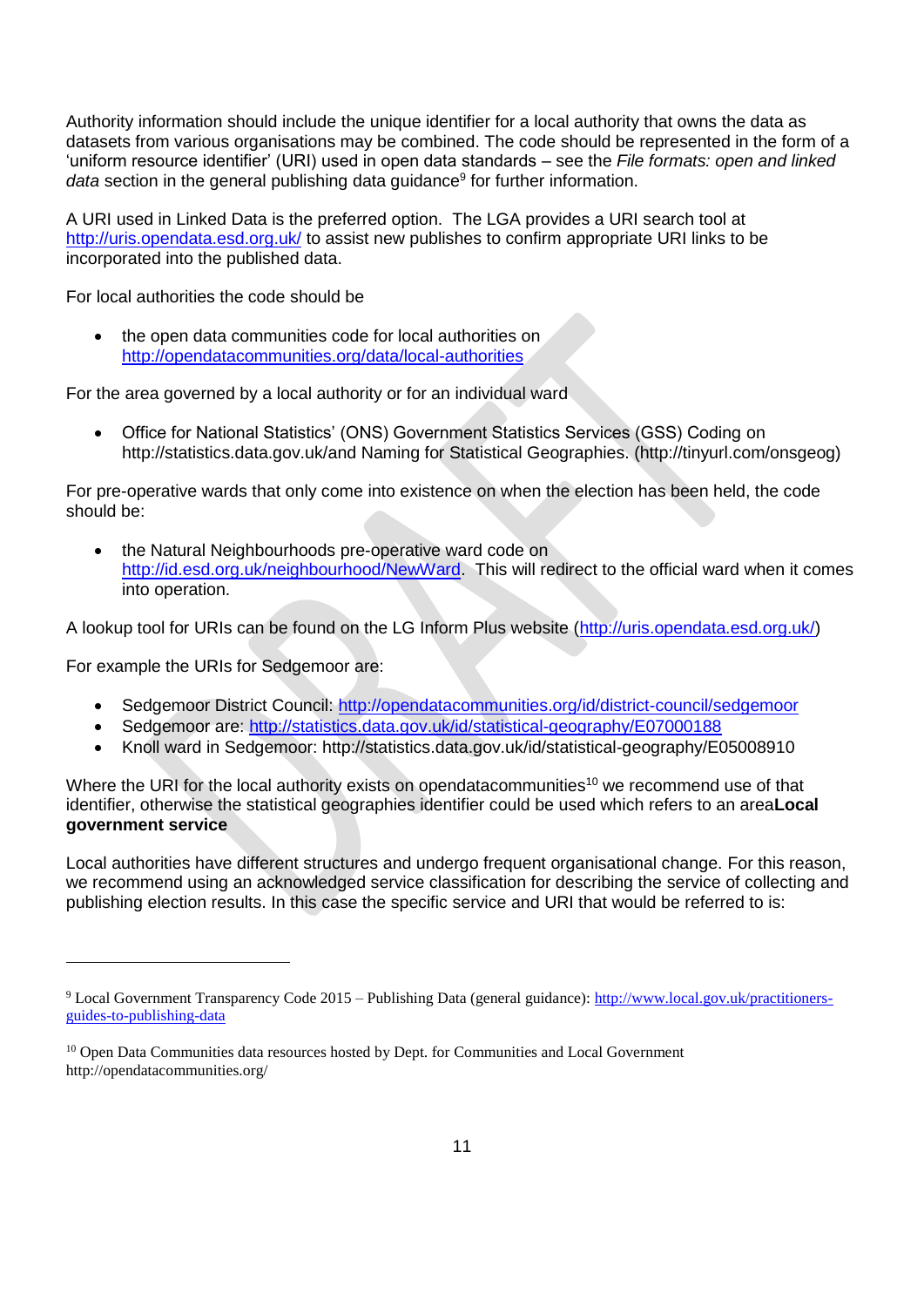- URI <http://id.esd.org.uk/service/721>
- Label Election Results

The URI will be a link to take the user to further information about the service including a description and other datasets as defined in the Local Government Service List (LGSL) The LGSL is published in the standards section of LG Inform Plus<sup>11</sup>, provides a standard way of referring to each service when communicating within and between organisations. It uses unique numeric identifiers for each service, irrespective of the language and naming conventions that are used by different by different people and organisations to identify or describe services.

## **Election date**

Election date is the date the election took place. We recommend the ISO 8601 date format yyyy-mm-dd.

## **Election type and name**

The type of election will allow to identify and combine data of the same type and distinguish between different election types. Councils run and publish the results of a variety of different types of election although in the first instance we recommend trials for local authority elections – that is district, borough and county elections:

 $\overline{a}$ 

- District and Borough **Constanting Construction District and Borough By-election**
- Parish **Parish By-election** 
	-
	- **County County County County County By-election**
- Mavoral\*
- 
- European Parliament\*
- Parliamentary **Parliamentary By-election**
- *\* Not supported in this version of the schema*

We note there are other types of election not listed here and the project will look to extend capability for these once we have proved the potential of more simple, first past the post, contests.

## **Contested Constituency (Electoral Area)**

The electoral area code and electoral area label identifies the electoral unit (constituency) for which the election has taken place. This should include a URI for the unit and a standardised name. URIs from official geographies, such as electoral wards, county electoral divisions, parliamentary constituencies and European Electoral Regions must come from [http://statistics.data.gov.uk.](http://statistics.data.gov.uk/) For example the official URI for the parliamentary constituency of Bermondsey and Old Southwark in London is [http://statistics.data.gov.uk/id/statistical-geography/E14000553.](http://statistics.data.gov.uk/id/statistical-geography/E14000553)

New "pre-operative" wards are not given official URIs until after the election when they become operative. A source of URIs is available on LG Inform Plus's Natural Neighbourhoods [\(http://neighbourhoods.esd.org.uk\)](http://neighbourhoods.esd.org.uk/). For example the URI for the pre-operative ward of Clifton in Bristol is

<sup>&</sup>lt;sup>11</sup> Information standards Local Government Services List hosted by LGA on LG Inform Plus <http://standards.esd.org.uk/?uri=list%2FenglishAndWelshServices>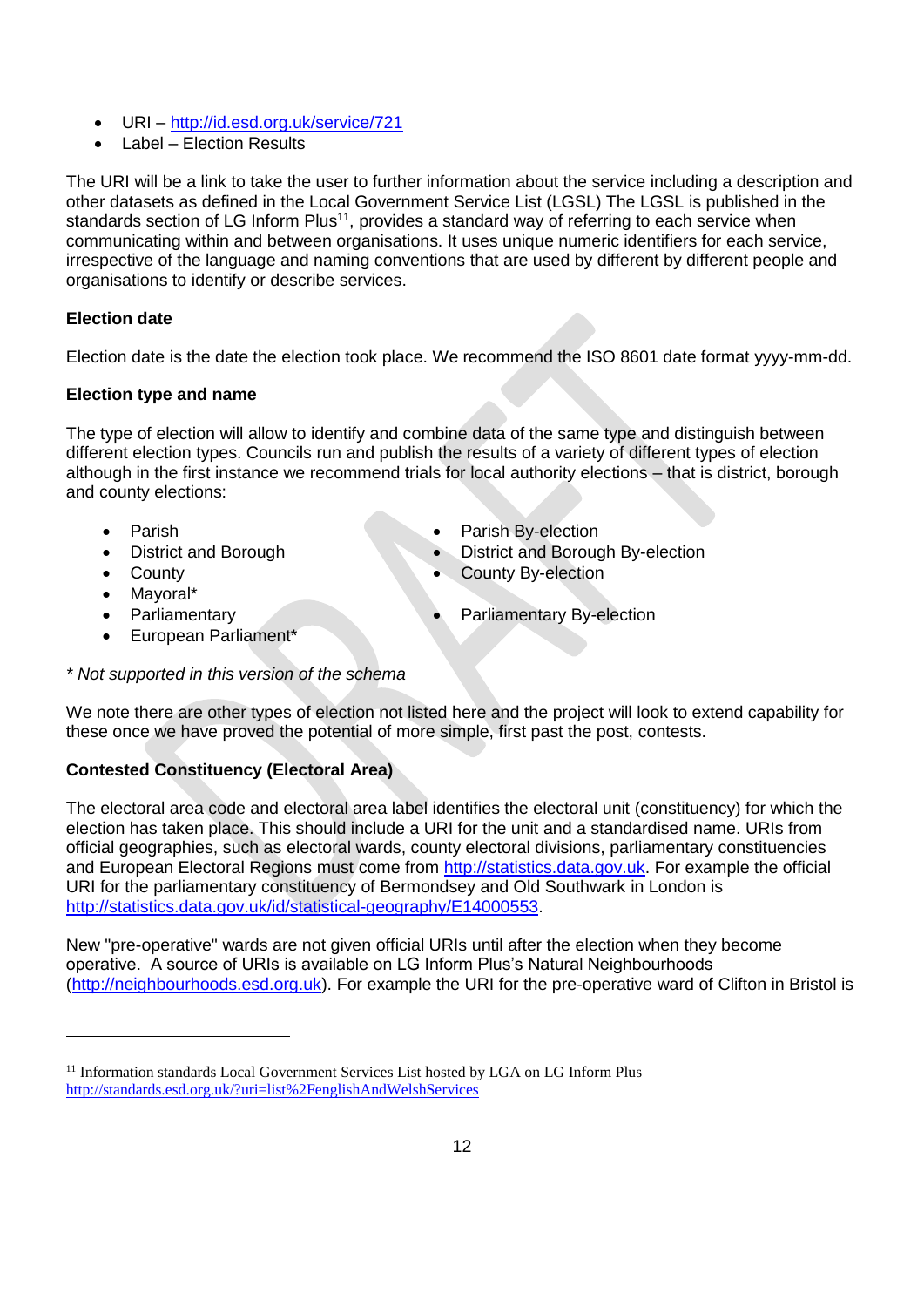[http://id.esd.org.uk/neighbourhood/NewWard-NewWard-9.](http://id.esd.org.uk/neighbourhood/NewWard-NewWard-9) This URI will redirect to that of the ward when it becomes operative and Natural Neighbourhoods will provide a link to the official ward URI when it becomes available.

We are still researching the availability of a source of standardised names and URI identifiers for parish and town councils and also any wards within parishes and town councils if they exist. We are not aware of any URI source references for these and so (in such cases) the ElectoralAreaURI field should be left blank.

The LGA will extend the URI search tool at<http://uris.opendata.esd.org.uk/> to include identification of each unique constituency location being contested – parish, ward, parliamentary constituency, European

#### **Candidate name**

 $\overline{a}$ 

The published data will reflect the naming conventions as required currently on the European Union nomination paper. This identifies the name of the candidate separated into surname and other forenames as two separate fields and allows for optional commonly used surname (if any) and commonly used forenames (if any) is separate fields. Surnames will be published in capital letters as required when published on the ballot paper.

### **Political party code and label**

Where the candidate is associated with a political party this information should be displayed on the publication. Political parties in the United Kingdom are registered with the Electoral Commission<sup>12</sup> [\(http://www.electoralcommission.org.uk/\)](http://www.electoralcommission.org.uk/). A URI and official name for each registered political party can be found on that website. For example the Conservative Party's official entry is [http://search.electoralcommission.org.uk/English/Registrations/PP52,](http://search.electoralcommission.org.uk/English/Registrations/PP52) which can be used as the URI. The page displays additional information about the party, including the primary name and official alternative name, one of which should be used when publishing election results alongside the URI.

Independent candidates *may* also be identified in these fields where the candidate has described him or herself as an "independent". If a candidate offers no reference to being an "independent" the field can remain blank.

Candidates can also supplement their political affiliation with their own description for their registered political party providing it is authorised by the official political party nominating officer. To maintain current practice, there will also be an optional additional data field – CandidatesDescription – that captures the relevant registered alternate political description of political affiliation as used by candidates. This should reflect the content of the description on the candidate's nomination paper and as it would appear on the notice of results. Candidates not associated with a party may choose to be labelled as independent or they can have no description at all and the specification allows for this with this optional field. Independent candidates should be recognised in the mandatory field above but may be left blank in this optional alternative description field. Use of "no affiliation" is also appropriate for

If parish elections are being included, note that candidates do not need to be registered with the Electoral Commission to use a party name on a parish ballot paper, though some do.<sup>12</sup>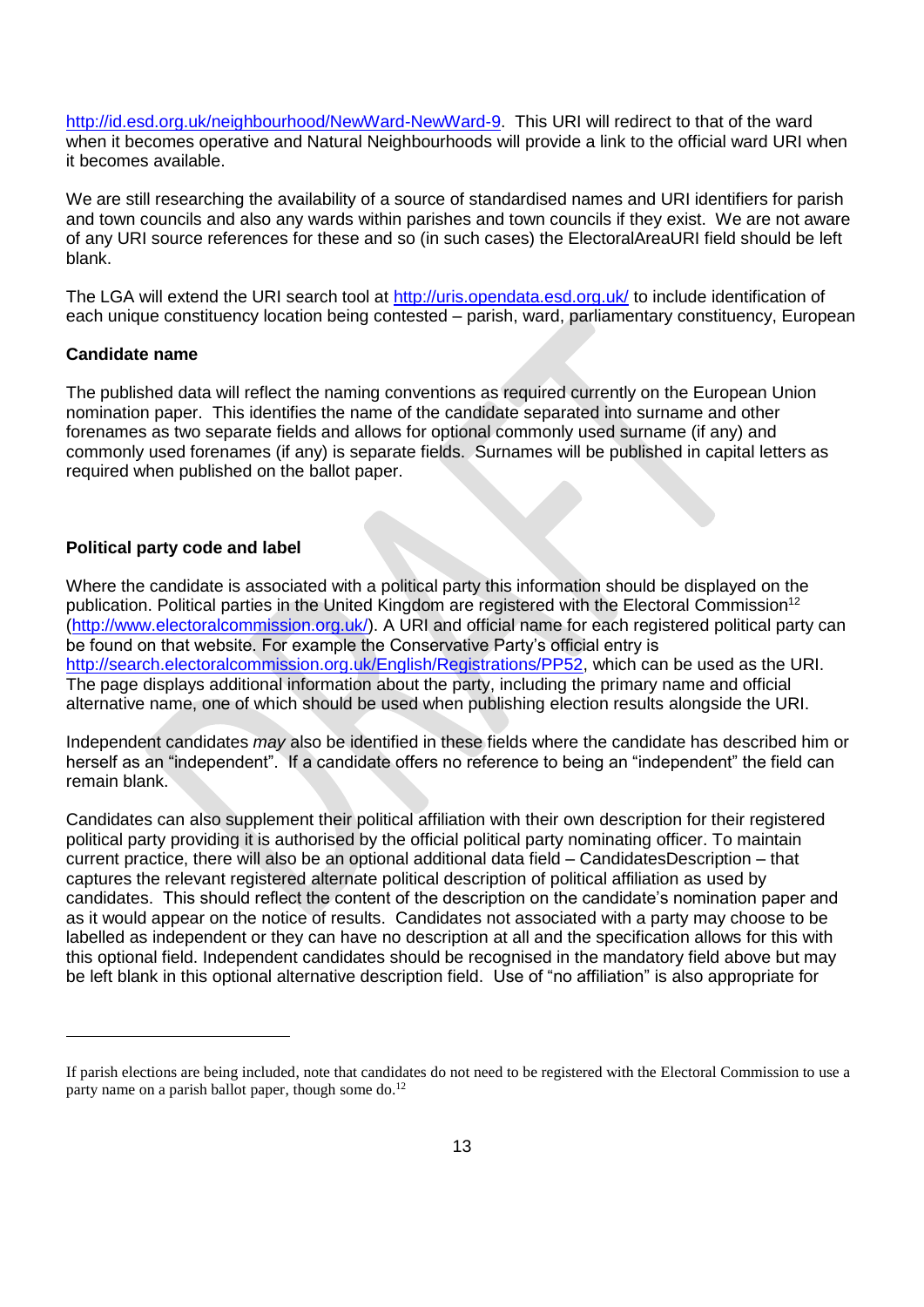independent candidates at the discretion of the returning officer.

### **Votes won by candidate and outcome**

This identifies the number of votes cast in favour of the particular candidate. The value should be an integer with zero if the candidate received no votes. There should not be a null entry – even if candidates have withdrawn<sup>13</sup>.

Votes: 576

#### **Elected**

Publishers should report whether or not the candidate was elected. This should be done using the logical values:

Elected or (where appropriate) Elected Unopposed or Not Elected.

## **Total votes cast and size of the electorate**

The total number of votes cast for all candidates should be reported, plus the total size of the eligible electorate. This figure will include rejected ballots in accordance with the recommended practice encouraged by the Electoral Commission and association of Electoral Administrators.

Calculation of the turnout percentage is also encouraged as a 1 decimal place percentage figure determined by total verified votes cast divided by the size of the eligible electorate field.<sup>14</sup>

#### **Rejected votes**

This identifies the number of votes that have been rejected for one of the following reasons:

- absence of official mark;
- voting for more than one candidate;
- writing or mark by which the voter could be identified;
- unmarked or void for uncertainty
- rejected in part

## **Additional information**

Percentage turnout figures all partly depends which of the three main measures of turnout we would want to use: all votes cast over electorate, all votes included in the count (excluding rejected postal votes) over electorate or all valid votes cast (excluding rejected postal votes AND votes rejected at the count) over electorate. We could suggest all three but this adds to the complexity. It is conventional to use the middle one above when discussing turnout.<sup>14</sup>

The rules can differ in some circumstances but basically if a candidate appears on the statement of persons nominated published after close of nomination then they cannot withdraw from any poll. They will appear on the ballot and votes can be cast for them. One exception is where a candidate dies and events following this depends on the election and whether it is a party candidate or an independent. In some cases a new candidate can be nominated in others the whole contest is stopped.<sup>13</sup>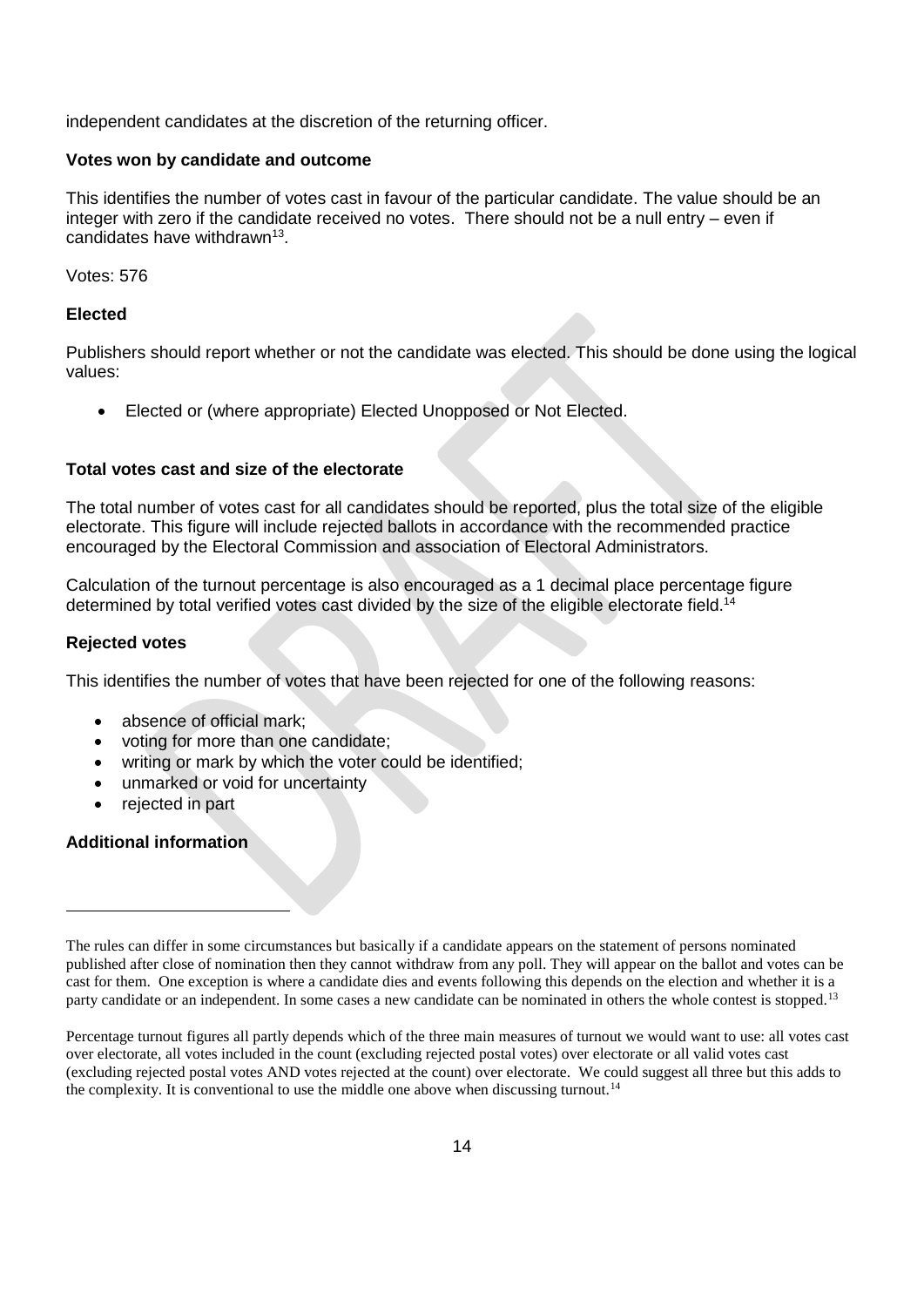The dataset should also include various pieces of additional information to assist the user. This should include:

- The name of the returning officer responsible for the oversight of the election
- A web address of the council department conducting the election e.g. [http://www.adur](http://www.adur-worthing.gov.uk/elections-and-voting/election-results/)[worthing.gov.uk/elections-and-voting/election-results/](http://www.adur-worthing.gov.uk/elections-and-voting/election-results/)
- The council's own name for the department conducting the election e.g. "Election Services"
- An email address to contact the department conducting the election
- A contact telephone number leading to the department conducting the election
- Notes free text for any additional comments data publishers may want to include.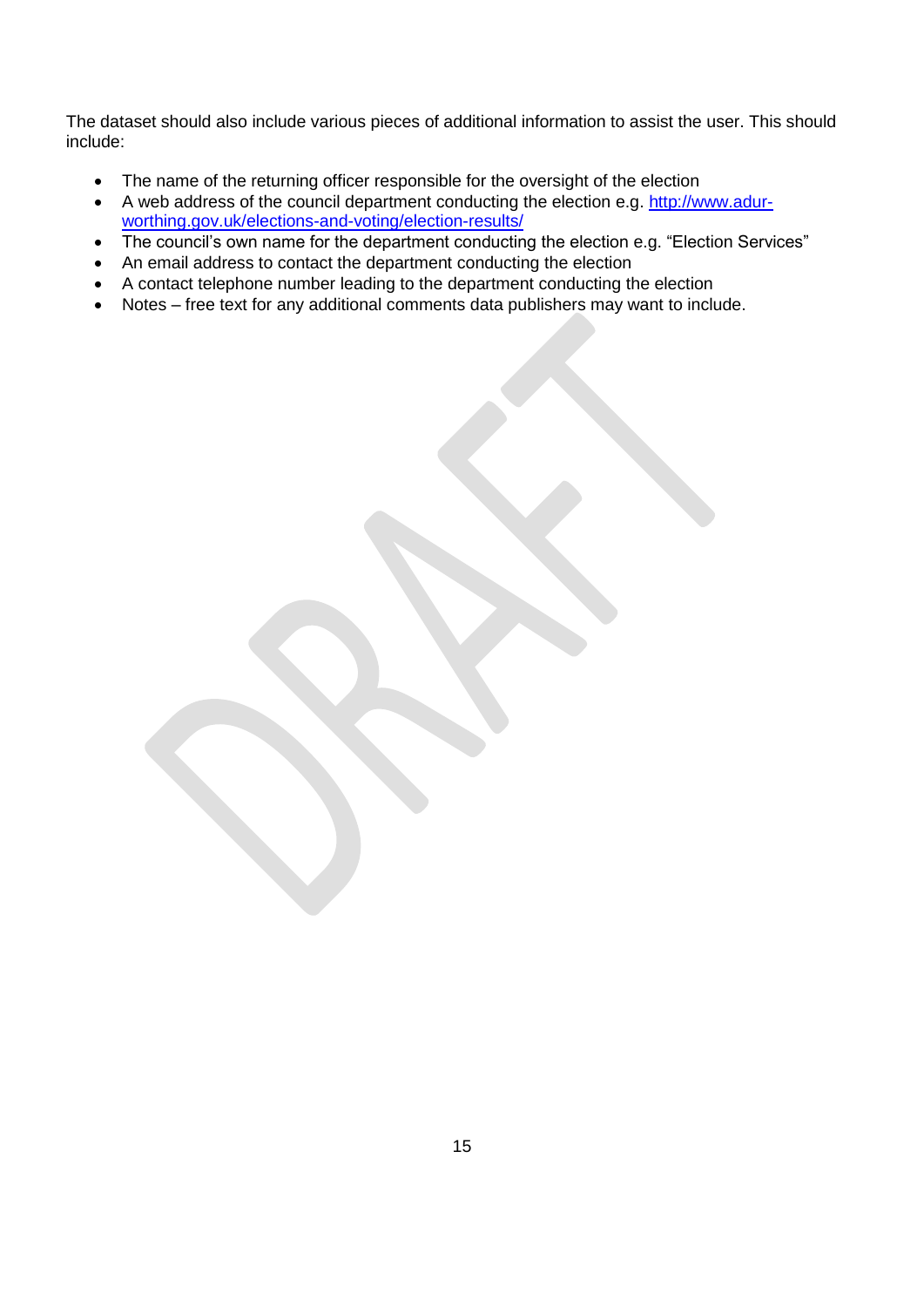# Annex I: templates

## Elections data template

<span id="page-15-0"></span>

| Col# | <b>Field name</b>      | What is<br>required                                                               | <b>Reason for</b><br><i>inclusion</i>          | <b>Additional information</b>                                                                                                                                                                                                                                                                                                                                                                                                                                  | <b>Data Type</b> | <b>Cardin-</b><br>-ality |
|------|------------------------|-----------------------------------------------------------------------------------|------------------------------------------------|----------------------------------------------------------------------------------------------------------------------------------------------------------------------------------------------------------------------------------------------------------------------------------------------------------------------------------------------------------------------------------------------------------------------------------------------------------------|------------------|--------------------------|
|      | <b>PublicationDate</b> | The date the<br>information<br>was<br>published in<br>this data form              | For reference                                  | The ISO 8601 date format (yyyy-mm-dd) should be used, though<br>there is provision in the specification that the data should be<br>formatted as per the custom of the country that the election is<br>carried out in.<br>Note this is the data publication date and NOT the date of the<br>election. If any data items are revised afterwards, then this<br>publication date is also revised to reflect the later date or revised<br>publication.              | Date             |                          |
|      | OrganisationURI        | A unique<br>code to<br>identify the<br>organisation<br>conducting<br>the election | To allow the<br>file to be self-<br>describing | The organisation name and organisation code identifies the local<br>authority that has conducted the election and means that the file is<br>self-describing when combined with other data.<br>Authority information should include a unique identifier for a local<br>authority that owns the data as datasets from various organisations<br>may be combined. Ideally, the code should be represented in the<br>form of a 'uniform resource identifier' (URI). | URI              |                          |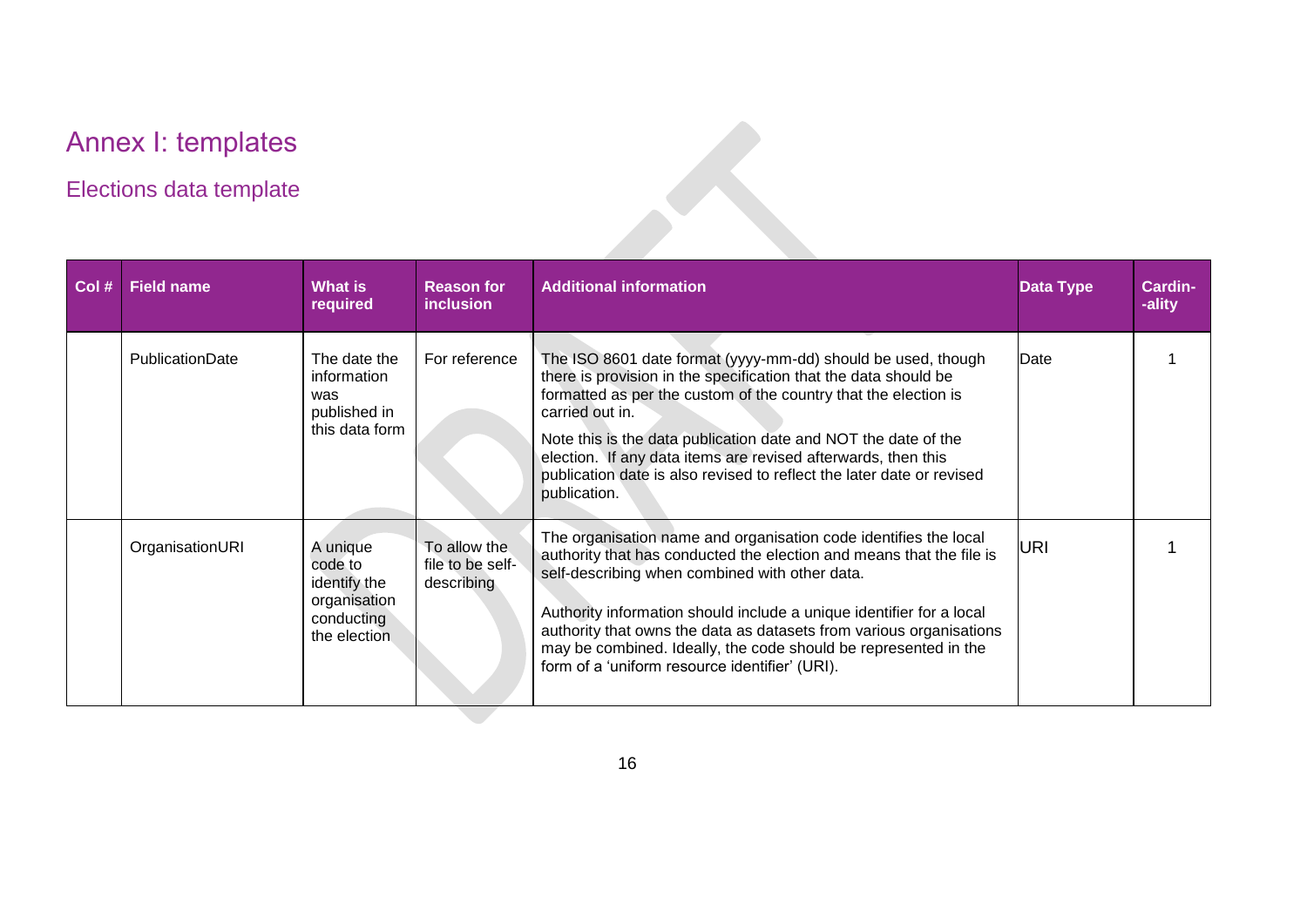|                   |                                                         |                                                                                                                          | A lookup tool for URIs can be found on the LG Inform Plus website<br>(http://uris.opendata.esd.org.uk/)<br>Initial implementations for this schema will take place in England.<br>Where the URI for the local authority exists on<br>opendatacommunities at http://opendatacommunities.org/. We<br>recommend use of that identifier, otherwise the statistical<br>geographies identifier could be used which refers to an area.<br>We are aware of similar initiatives underway to cover other parts of<br>the United kingdom and these will be included as they become<br>available later.                 |            |  |
|-------------------|---------------------------------------------------------|--------------------------------------------------------------------------------------------------------------------------|-------------------------------------------------------------------------------------------------------------------------------------------------------------------------------------------------------------------------------------------------------------------------------------------------------------------------------------------------------------------------------------------------------------------------------------------------------------------------------------------------------------------------------------------------------------------------------------------------------------|------------|--|
| OrganisationLabel | A unique long<br>name to<br>identify an<br>organisation | To allow the<br>file to be self-<br>describing                                                                           | See above                                                                                                                                                                                                                                                                                                                                                                                                                                                                                                                                                                                                   | String     |  |
| ServiceTypeURI    | Standard<br>service<br>classification                   | To easily<br>identify the<br>publishing<br>service<br>without the<br>need for<br>knowledge of<br>local service<br>naming | The Local Government Service List (LGSL), which is published in<br>the standards section of LG Inform Plus, provides a standard way of<br>referring to each service when communicating within and between<br>organisations. It uses unique numeric identifiers for each service,<br>irrespective of the language and naming conventions that are used<br>by different by different people and organisations to identify or<br>describe services.<br>The list includes a URI and a label. In this case the specific service<br>and URI that would be referred to is:<br>URI-http://id.esd.org.uk/service/721 | <b>URI</b> |  |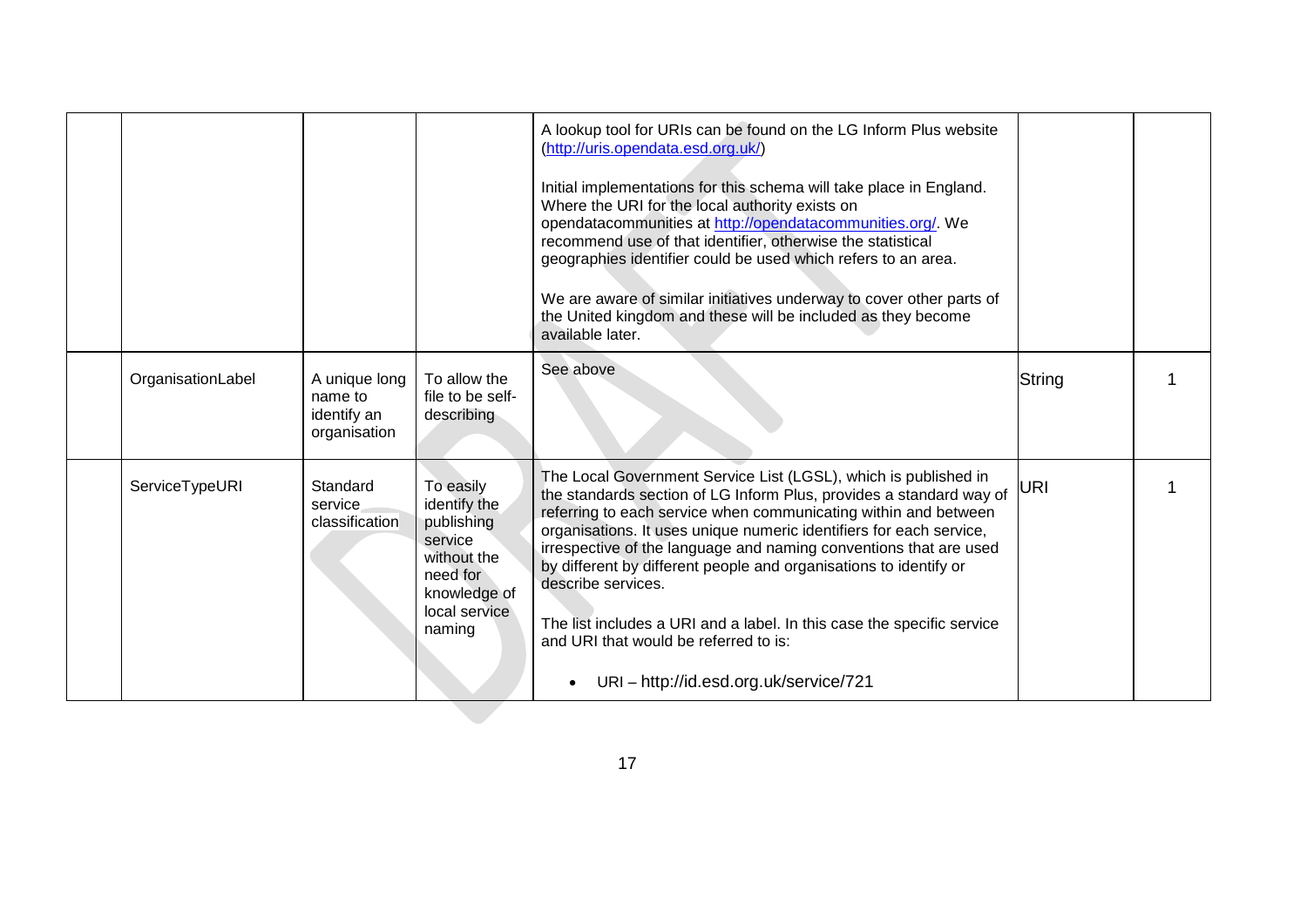|                  |                                                                             |                                                                                                                          | Label - Election Results<br>$\bullet$                                                                                                                                                                                                                                                                                                                                                                                  |              |  |
|------------------|-----------------------------------------------------------------------------|--------------------------------------------------------------------------------------------------------------------------|------------------------------------------------------------------------------------------------------------------------------------------------------------------------------------------------------------------------------------------------------------------------------------------------------------------------------------------------------------------------------------------------------------------------|--------------|--|
|                  |                                                                             |                                                                                                                          |                                                                                                                                                                                                                                                                                                                                                                                                                        |              |  |
| ServiceTypeLabel | The<br>organisationa<br>l unit<br>responsible<br>for spending<br>the money. | To easily<br>identify the<br>publishing<br>service<br>without the<br>need for<br>knowledge of<br>local service<br>naming | See above                                                                                                                                                                                                                                                                                                                                                                                                              | String       |  |
| ElectionDate     | The date the<br>election took<br>place                                      | For reference                                                                                                            | The ISO8601 date format (yyyy-mm-dd) should be used, though<br>there is provision in the specification that the data should be<br>formatted as per the custom of the country that the election is<br>carried out in.                                                                                                                                                                                                   | Date         |  |
| TypeofElection   | The type of<br>election<br>taking place                                     | For reference                                                                                                            | Councils may want to use publish the results of various types of<br>election using this schema. This field will include the type of<br>election data being published and will include one item drawn from<br>the following encoded list:<br>- Parish<br>- ParishByelection<br>- DistrictandBorough<br>- DistrictandBoroughByelection<br>- CountyByelection<br>- County<br>- Parliamentary<br>- ParliamentaryByelection | Encoded List |  |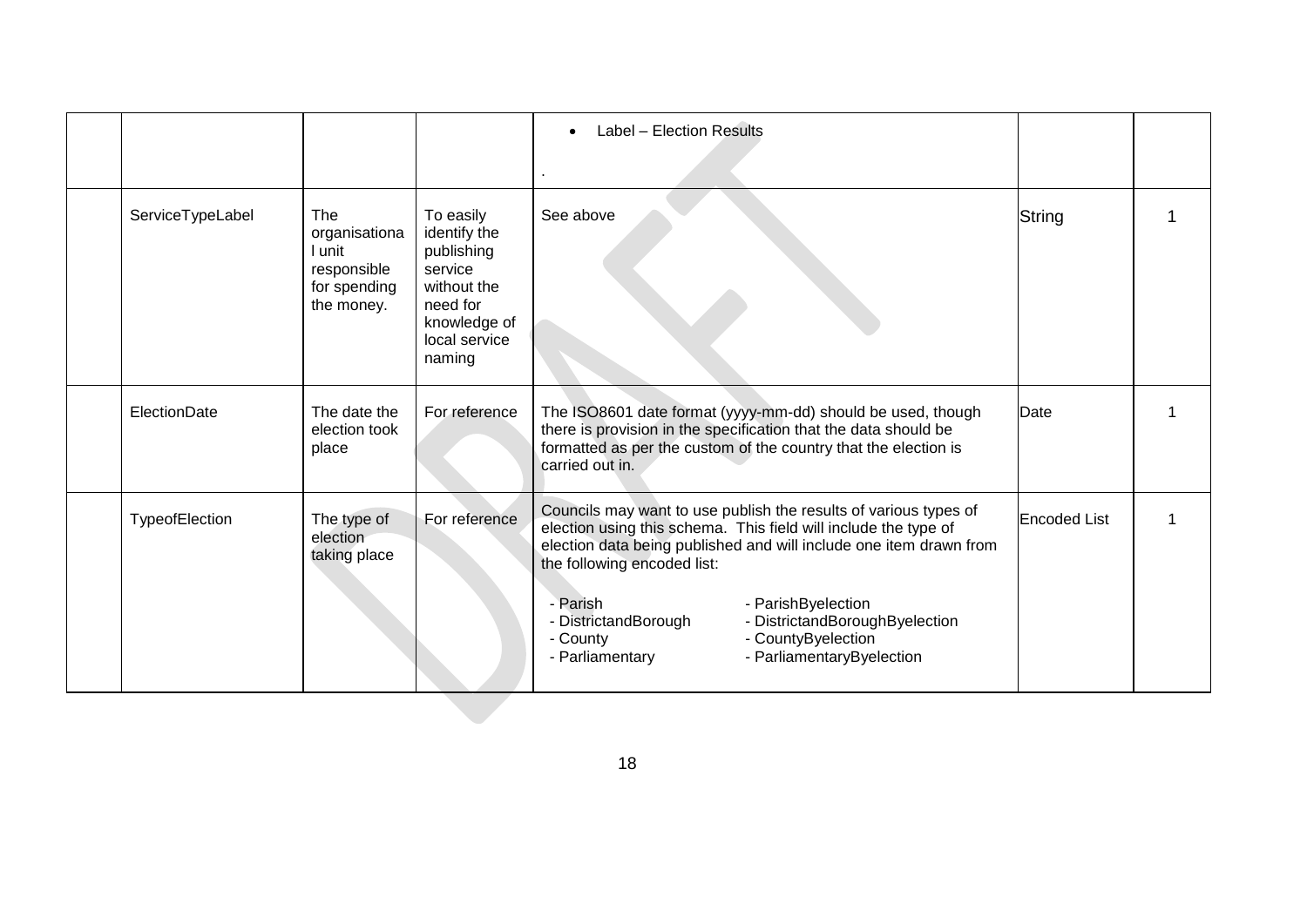| ElectedBodyURI   | Α<br>standardised<br>code to<br>identify the<br>elected body                                                                                                                        | Identifies the<br>democratic<br>body to which<br>the candidate<br>is seeking<br>election           | Where do these URIs come from?<br>Is there a definitive list of all<br>elected councils in UK? Do we need their wards and geographies<br>too? Some rural parish councils do not have wards - merely a<br>quota of councillors that sit on them. Can we deal with this?<br>Consider using the URI set offered by Ordnance Survey here:<br>http://data.ordnancesurvey.co.uk/ontology/admingeo/<br>Ignored for now as an authoritative source does not exist - in<br>discussion with ONS and OS                                                                                                                                                                                                                                                   | URI        | 0.1 |
|------------------|-------------------------------------------------------------------------------------------------------------------------------------------------------------------------------------|----------------------------------------------------------------------------------------------------|------------------------------------------------------------------------------------------------------------------------------------------------------------------------------------------------------------------------------------------------------------------------------------------------------------------------------------------------------------------------------------------------------------------------------------------------------------------------------------------------------------------------------------------------------------------------------------------------------------------------------------------------------------------------------------------------------------------------------------------------|------------|-----|
| ElectedBodyLabel | A<br>standardised<br>name to<br>identify the<br>elected body                                                                                                                        | Identifies the<br>democratic<br>body to which<br>the candidate<br>is seeking<br>election           | e.g. Huntingdonshire District Council<br>or Cambridgeshire County Council<br>or St Ives Town Council                                                                                                                                                                                                                                                                                                                                                                                                                                                                                                                                                                                                                                           | String     |     |
| ElectoralAreaURI | A<br>standardised<br>code to<br>identify the<br>electoral area<br>to which the<br>candidate is<br>seeking<br>election, e.g.<br>district ward,<br>county<br>electoral<br>division or | To identify the<br>electoral unit<br>(area) to<br>which the<br>candidate is<br>seeking<br>election | This should include a URI for the area and a standardised name.<br>Where they exist, URIs from official geographies must come from<br>http://statistics.data.gov.uk. For example the official URI for the<br>parliamentary constituency of Bermondsey and Old Southwark in<br>London is http://statistics.data.gov.uk/id/statistical-<br>geography/E14000553.<br>New "pre-operative" wards are not given official URIs until after the<br>election when they become operative. A source of URIs is available<br>on LG Inform Plus's Natural Neighbourhoods<br>(http://neighbourhoods.esd.org.uk). For example the URI for the<br>pre-operative ward of Clifton in Bristol is<br>http://id.esd.org.uk/neighbourhood/NewWard-NewWard-9. This URI | <b>URI</b> | 0.1 |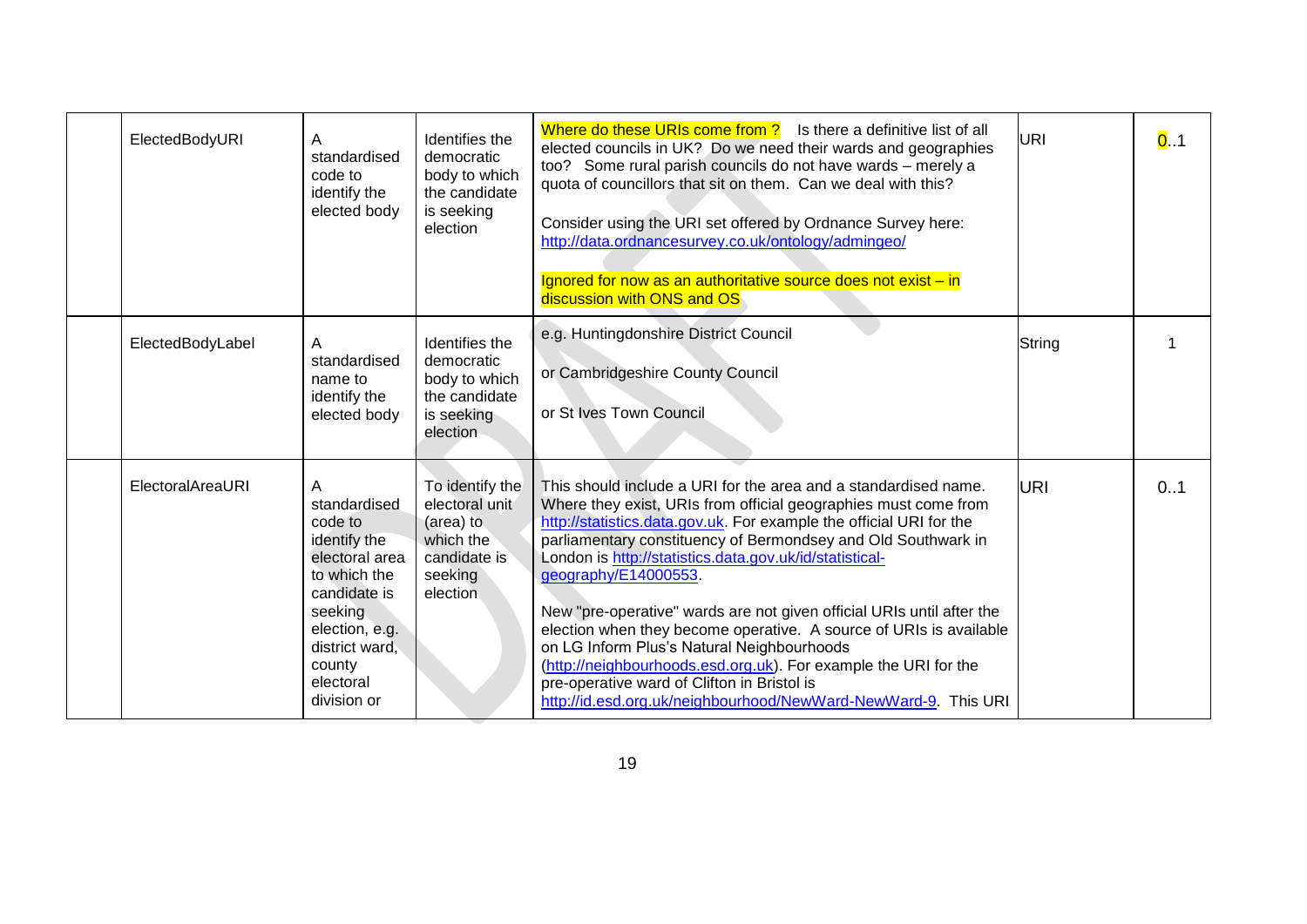|                    | parliamentary<br>constituency                                                                                                                                                        |                                                                                          | will redirect to that of the ward when it becomes operative and<br>Natural Neighbourhoods will provide a link to the official ward URI<br>when it becomes available.<br>A search feature for URIs is offered by the LGA at<br>http://uris.opendata.esd.org.uk/<br>We have not yet found an official source of County Council<br>Divisions, although Ordnance Survey (OS) is planning a resource<br>here. We are also in discussion with ONS to determine if they are<br>able to include County Divisions alongside the District Wards that<br>they already support.<br>We are still researching the availability of a source of standardised<br>names and URI identifiers for parish and town councils and also any<br>wards within parishes and town councils if they exist. We are not<br>aware of any URI source references for these and so (in such<br>cases) the ElectoralAreaURI field should be left blank. |        |  |
|--------------------|--------------------------------------------------------------------------------------------------------------------------------------------------------------------------------------|------------------------------------------------------------------------------------------|---------------------------------------------------------------------------------------------------------------------------------------------------------------------------------------------------------------------------------------------------------------------------------------------------------------------------------------------------------------------------------------------------------------------------------------------------------------------------------------------------------------------------------------------------------------------------------------------------------------------------------------------------------------------------------------------------------------------------------------------------------------------------------------------------------------------------------------------------------------------------------------------------------------------|--------|--|
| ElectoralAreaLabel | A<br>standardised<br>label to<br>identify the<br>electoral unit<br>to which the<br>candidate is<br>seeking<br>election, e.g.<br>district ward,<br>county<br>electoral<br>division or | To identify the<br>electoral unit<br>to which the<br>candidate is<br>seeking<br>election | See above<br>LGA asks "Do we need to separate labels to include the parent or<br>not e.g. Abbey Ward, Test Valley Hampshire and Abbey Ward,<br>Lincoln, Lincolnshire. Or do we just have many instances of<br>"Abbey Ward""<br>Electoral Commission replies "I'd say as long as you have the LA<br>name and the ward name it should be fine. Obviously there are a lot<br>of 'Village' wards in different LAs"                                                                                                                                                                                                                                                                                                                                                                                                                                                                                                      | String |  |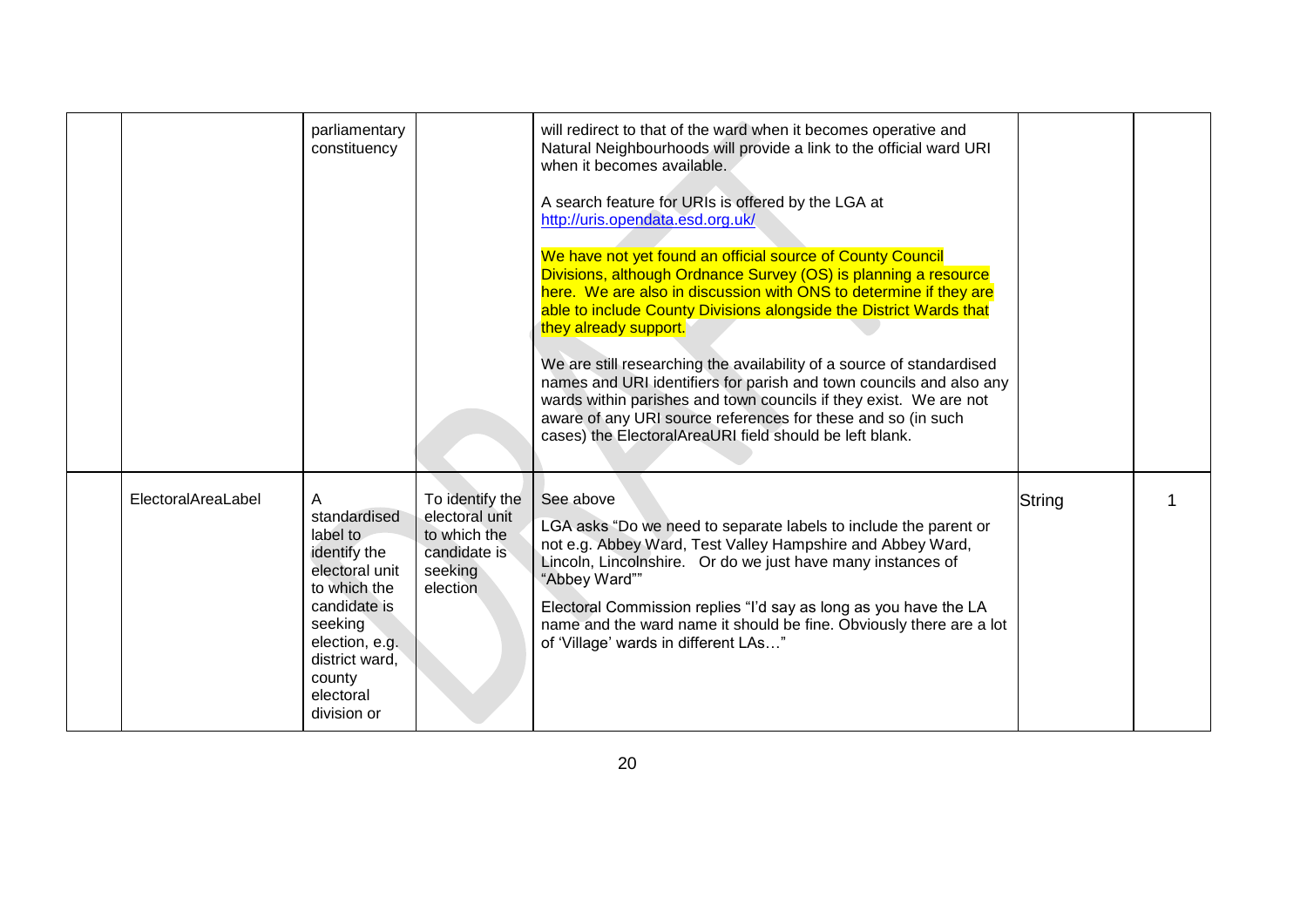|                           | parliamentary<br>constituency                                              |                                    |                                                                                                                                                                                                                    |        |     |
|---------------------------|----------------------------------------------------------------------------|------------------------------------|--------------------------------------------------------------------------------------------------------------------------------------------------------------------------------------------------------------------|--------|-----|
| CandidateSurname          | The surname<br>(family name)<br>of the<br>candidate                        | To identify the<br>candidate       | The surname (last name) of the candidate. The format adopted for<br>this field should reflect the same format that is adopted by the<br>returning officer on the published elections results notice.<br>E.g. Smith | String |     |
| CandidateForenames        | The<br>forenames of<br>the candidate                                       | To identify the<br>candidate       | The forenames (given names) of the candidate separated by<br>spaces<br>E.g. Jack Henry                                                                                                                             | String |     |
| CommonlyUsedSurnam<br>e   | Optional<br>commonly<br>used<br>alternative<br>surname of<br>the candidate | To identify the<br>candidate       | Optional field: The commonly used surname of the candidate if one<br>is provided<br>E.g. Smithy                                                                                                                    | String | 0.1 |
| CommonlyUsedForena<br>mes | Optional<br>commonly<br>used<br>forenames of<br>the candidate              | To identify the<br>candidate       | Optional field: Any commonly used forenames of the candidate if<br>any are provided<br>E.g. Jacko                                                                                                                  | String | 0.1 |
| PoliticalPartyURI         | A<br>standardise                                                           | To identify the<br>political party | Electoral Commission has agreed to extend its online data<br>resources and API about political parties to include access to party                                                                                  | URI    | 0.1 |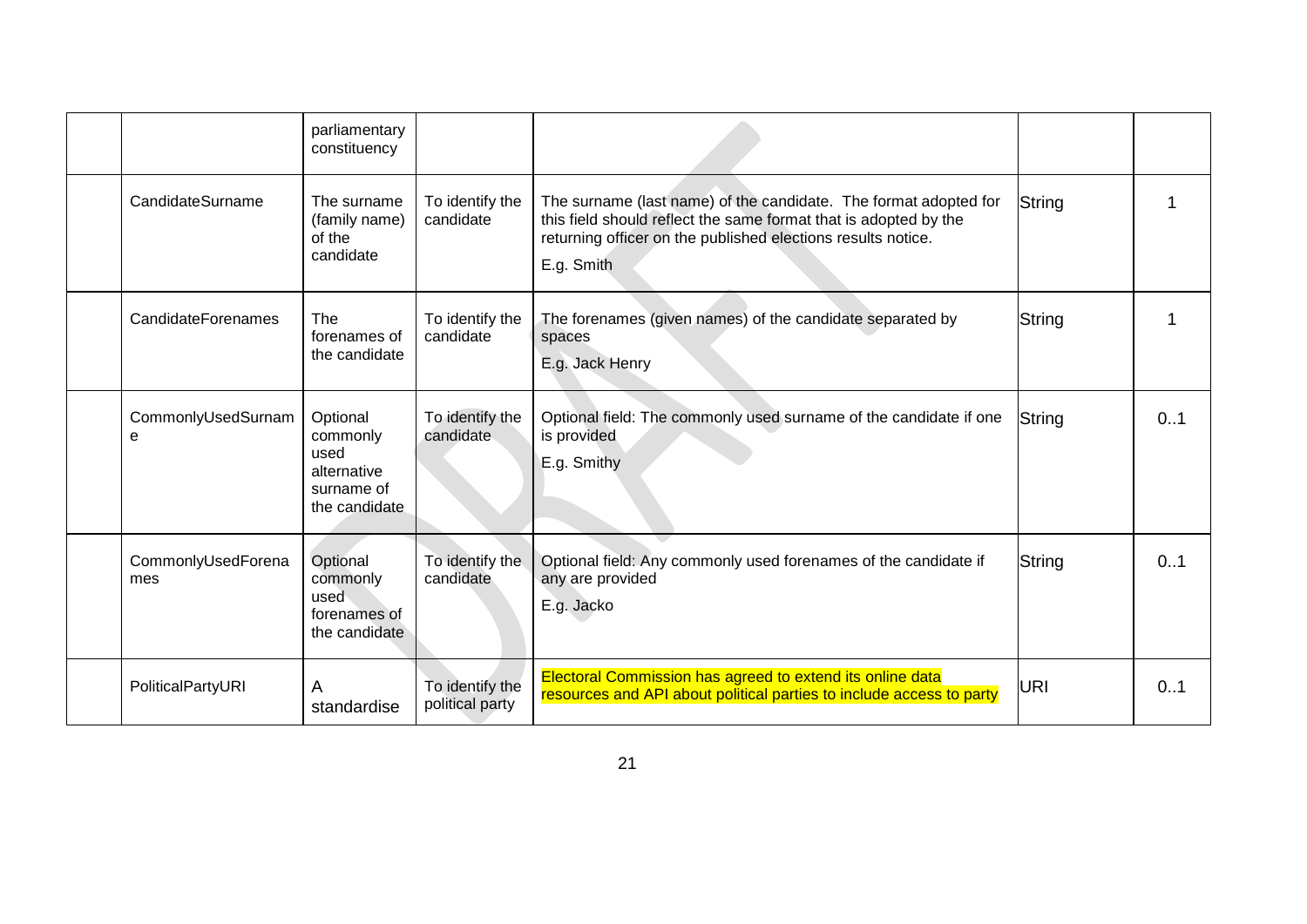|                     | d code to<br>identify the<br>political<br>party, if any,<br>of which the<br>candidate is<br>a member                     | of the<br>candidate                                       | names, alternate names and unique IDs to generate URIs. This is<br>not in place yet but will be progressed during 2017.<br>A URI and official name for each registered political party will be<br>able to be found on the Electoral Commission website. For example<br>the Conservative Party's official entry is<br>http://search.electoralcommission.org.uk/English/Registrations/PP5<br>$2$ , which can be used as the URI.<br>Electoral Commission comments "Be clear if this is the registered<br>party name or the name that appears on the ballot paper at this<br>particular election. For example 'Conservative Party' or<br>'Conservative Party Candidate'?<br>We consider it should be the registered party name<br>Candidates who proffer no political affiliation including the term<br>"independent" may be recorded with this field as blank and<br>PoliticalPartyLabel field as "independent". |        |     |
|---------------------|--------------------------------------------------------------------------------------------------------------------------|-----------------------------------------------------------|----------------------------------------------------------------------------------------------------------------------------------------------------------------------------------------------------------------------------------------------------------------------------------------------------------------------------------------------------------------------------------------------------------------------------------------------------------------------------------------------------------------------------------------------------------------------------------------------------------------------------------------------------------------------------------------------------------------------------------------------------------------------------------------------------------------------------------------------------------------------------------------------------------------|--------|-----|
| PoliticalPartyLabel | A<br>standardise<br>d name to<br>identify the<br>political<br>party, if any,<br>of which the<br>candidate is<br>a member | To identify the<br>political party<br>of the<br>candidate | See above                                                                                                                                                                                                                                                                                                                                                                                                                                                                                                                                                                                                                                                                                                                                                                                                                                                                                                      | String | 0.1 |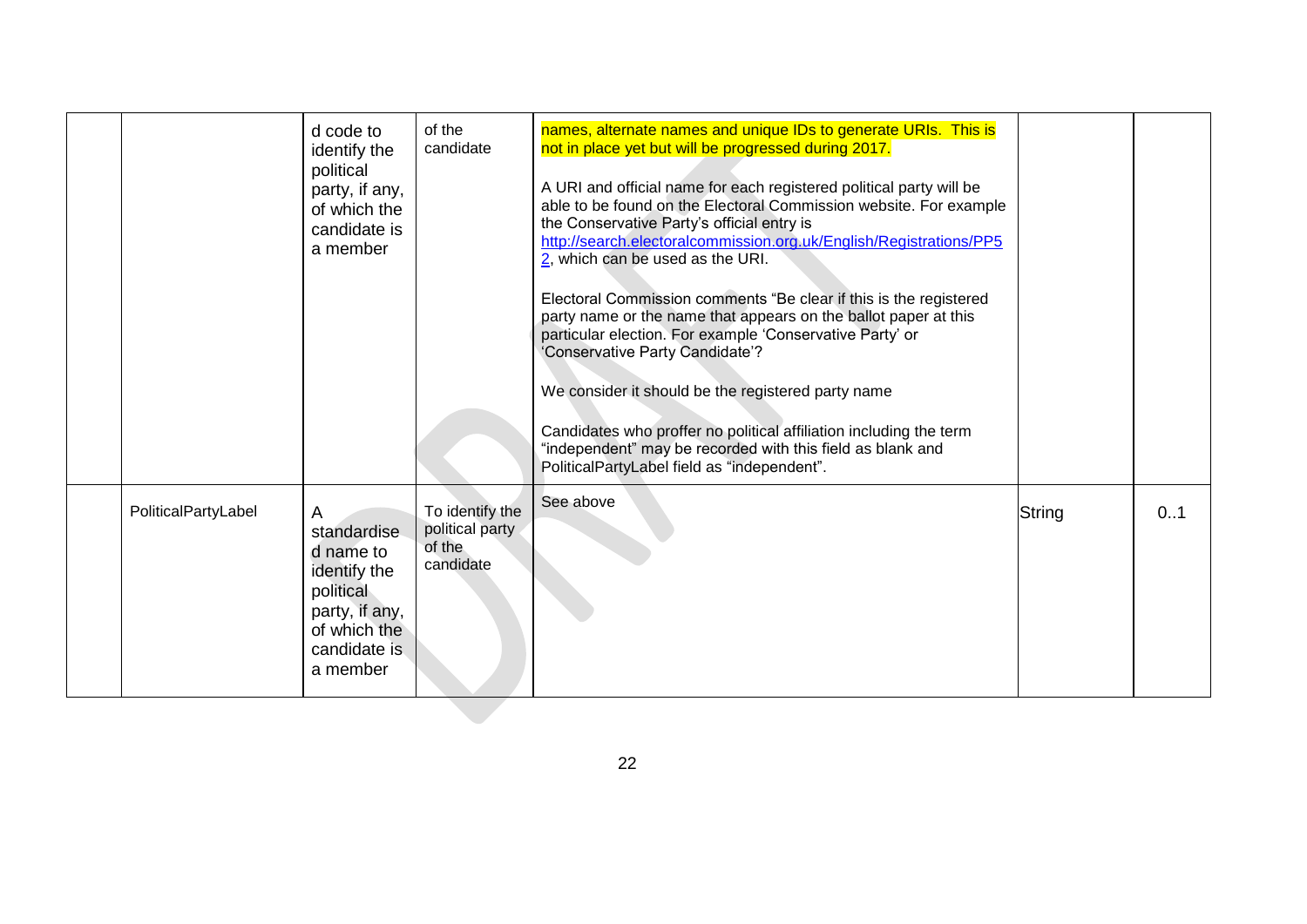| CandidatesDescription | An optional<br>name to<br>record the<br>description<br>of political<br>party as<br>chosen by<br>the<br>candidate<br>on his/her<br>registration<br>documents | To identify the<br>candidates<br>own chosen<br>political party<br>affiliation as<br>provided on<br>his/her<br>registration<br>documentatio<br>n | This description of political affiliation offers an alternate political<br>label. It is that chosen by the candidate on his/her registration<br>documents. It can be used providing that it is authorised by the<br>official political party nominating officer. It will draw on the official list<br>of twelve official alternative labels published at the time by the<br>Electoral Commission.<br>The field is optional and can be left blank is appropriate at the<br>discretion of the returning officer.<br>Independent candidates can be left blank or set as "no affiliation",<br>providing that they are shown as an independent candidate in the<br>PoliticalPartyLabel above. | String              | 0.1 |
|-----------------------|-------------------------------------------------------------------------------------------------------------------------------------------------------------|-------------------------------------------------------------------------------------------------------------------------------------------------|------------------------------------------------------------------------------------------------------------------------------------------------------------------------------------------------------------------------------------------------------------------------------------------------------------------------------------------------------------------------------------------------------------------------------------------------------------------------------------------------------------------------------------------------------------------------------------------------------------------------------------------------------------------------------------------|---------------------|-----|
| VotesWon              | The number<br>of votes won<br>by the<br>candidate                                                                                                           | To allow the<br>support of the<br>candidate to<br>be compared<br>to other<br>candidates                                                         | This serves as the numerator for calculating the percentage of<br>votes won by the candidate. As no candidates are allowed to<br>withdraw (see footnote 13 above) the value might be zero should no<br>votes have been received. It should never be NULL. This schema<br>does not support referenda and proportional representation voting<br>practices                                                                                                                                                                                                                                                                                                                                  | <b>Number</b>       |     |
| Elected               | The<br>outcome of<br>the election<br>for the<br>candidate                                                                                                   | To identify<br>which of the<br>candidates in<br>the dataset<br>were elected                                                                     | This should be reported as a logical value i.e. ELECTED or NOT<br>ELECTED. If the candidate is elected unopposed, then the string<br>ELECTED UNOPPOSED should be used.                                                                                                                                                                                                                                                                                                                                                                                                                                                                                                                   | <b>Encoded List</b> |     |
| VotesCast             | The total<br>number of                                                                                                                                      | To allow<br>calculation of                                                                                                                      | This serves as the denominator for calculating the percentage of<br>votes won by the candidate and the numerator for calculating the                                                                                                                                                                                                                                                                                                                                                                                                                                                                                                                                                     | <b>Number</b>       |     |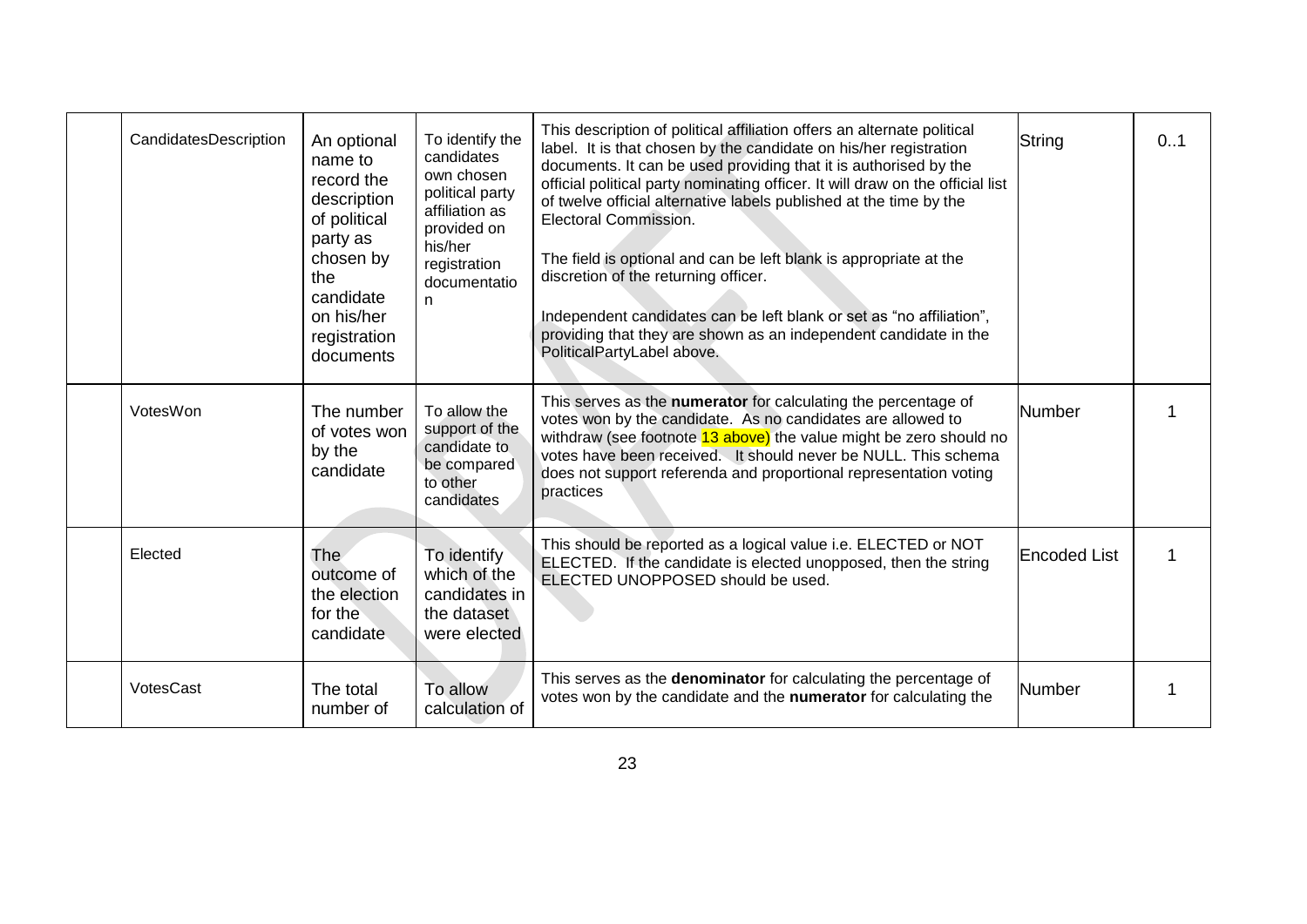|                                 | votes cast<br>within the<br>candidate's<br>electoral<br>unit                    | the<br>percentage<br>of votes for<br>the<br>candidate<br>and the<br>turnout | percentage turnout figure. It should include votes rejected at the<br>count.<br>Even in a multi-member ward election, one ballot paper will count as<br>one vote for the purposes of turnout calculation. Thus VotesWon<br>will count individual votes for separate candidates on a single ballot<br>paper but the VotesCast field eill count ballot papers. |               |  |
|---------------------------------|---------------------------------------------------------------------------------|-----------------------------------------------------------------------------|--------------------------------------------------------------------------------------------------------------------------------------------------------------------------------------------------------------------------------------------------------------------------------------------------------------------------------------------------------------|---------------|--|
| EligibleElectorate              | The total<br>number of<br>registered<br>voters within<br>the electoral<br>unit. | To allow the<br>percentage<br>turnout for<br>the                            | This serves as the <b>denominator</b> for calculating the percentage<br>turnout figure                                                                                                                                                                                                                                                                       | Number        |  |
| BallotsRejectedOfficial<br>Mark | The number<br>of votes<br>rejected                                              |                                                                             | This is a total of the number of ballots rejected during the count for<br>each the categories of:<br>absence of official mark<br>It does not include rejected postal votes that never appear in these<br>final figures but which are described in the offline electoral Form K.                                                                              | <b>Number</b> |  |
| BallotsRejectedMultiple<br>Vote | The number<br>of votes<br>rejected                                              |                                                                             | This is a total of the number of ballots rejected during the count for<br>each the categories of:<br>voting for more than one candidate<br>$\bullet$<br>It does not include rejected postal votes that never appear in these                                                                                                                                 | <b>Number</b> |  |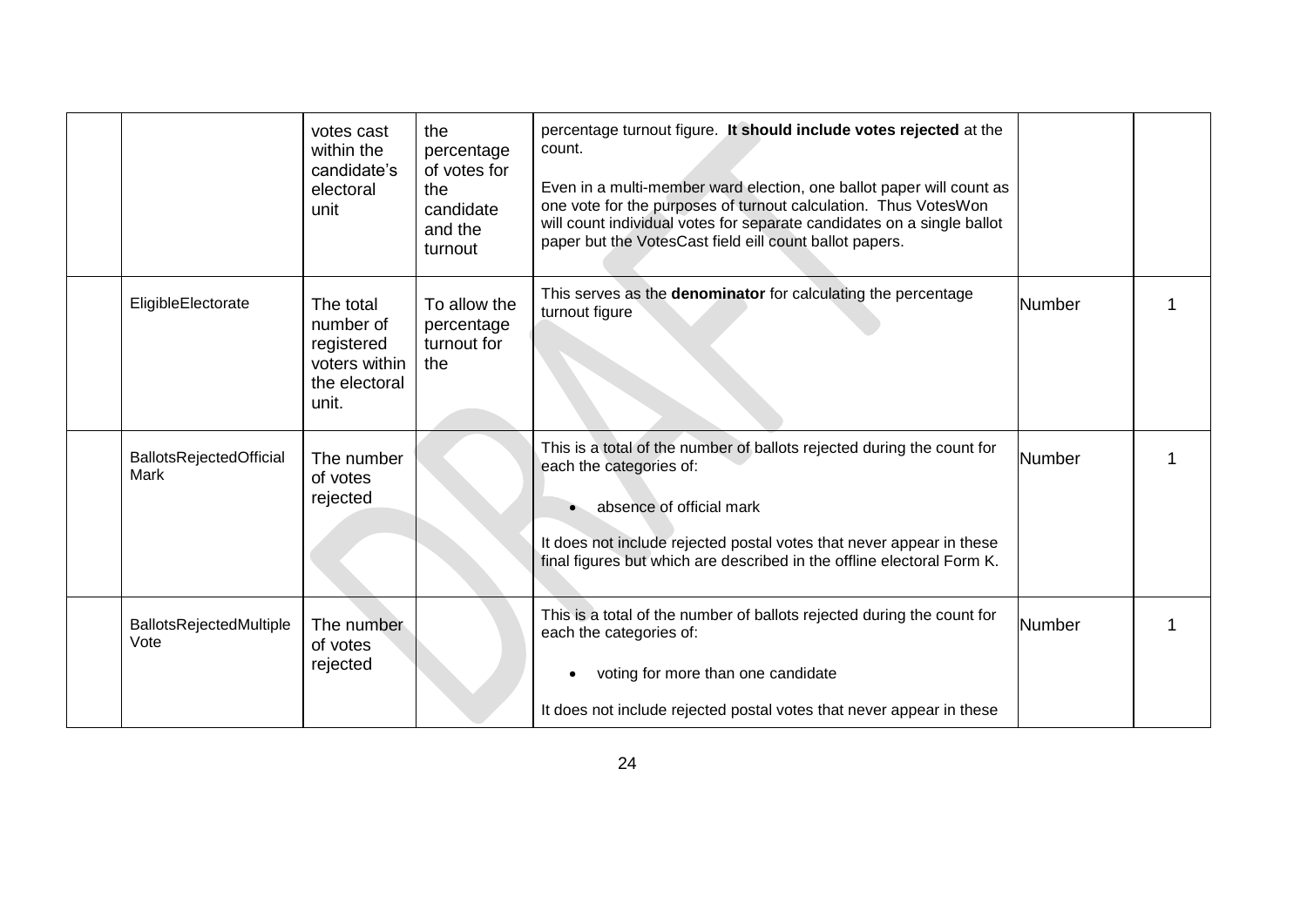|                                   |                                    | final figures but which are described in the offline electoral Form K.                                                                                                                                                                                                                                                             |        |  |
|-----------------------------------|------------------------------------|------------------------------------------------------------------------------------------------------------------------------------------------------------------------------------------------------------------------------------------------------------------------------------------------------------------------------------|--------|--|
| BallotsRejectedIdentific<br>ation | The number<br>of votes<br>rejected | This is a total of the number of ballots rejected during the count for<br>each the categories of:<br>writing or mark by which the voter could be identified<br>It does not include rejected postal votes that never appear in these<br>final figures but which are described in the offline electoral Form K.                      | Number |  |
| BallotsRejectedInPart             | The number<br>of votes<br>rejected | This is a total of the number of ballots rejected during the count for<br>each the categories of:<br>rejected in part (e.g. at a local authority multi-vacancy ward<br>election)<br>It does not include rejected postal votes that never appear in these<br>final figures but which are described in the offline electoral Form K. | Number |  |
| BallotsRejectedUnmark<br>ed       | The number<br>of votes<br>rejected | This is a total of the number of ballots rejected during the count for<br>each the categories of:<br>unmarked or void for uncertainty<br>It does not include rejected postal votes that never appear in these<br>final figures but which are described in the offline electoral Form K.                                            | Number |  |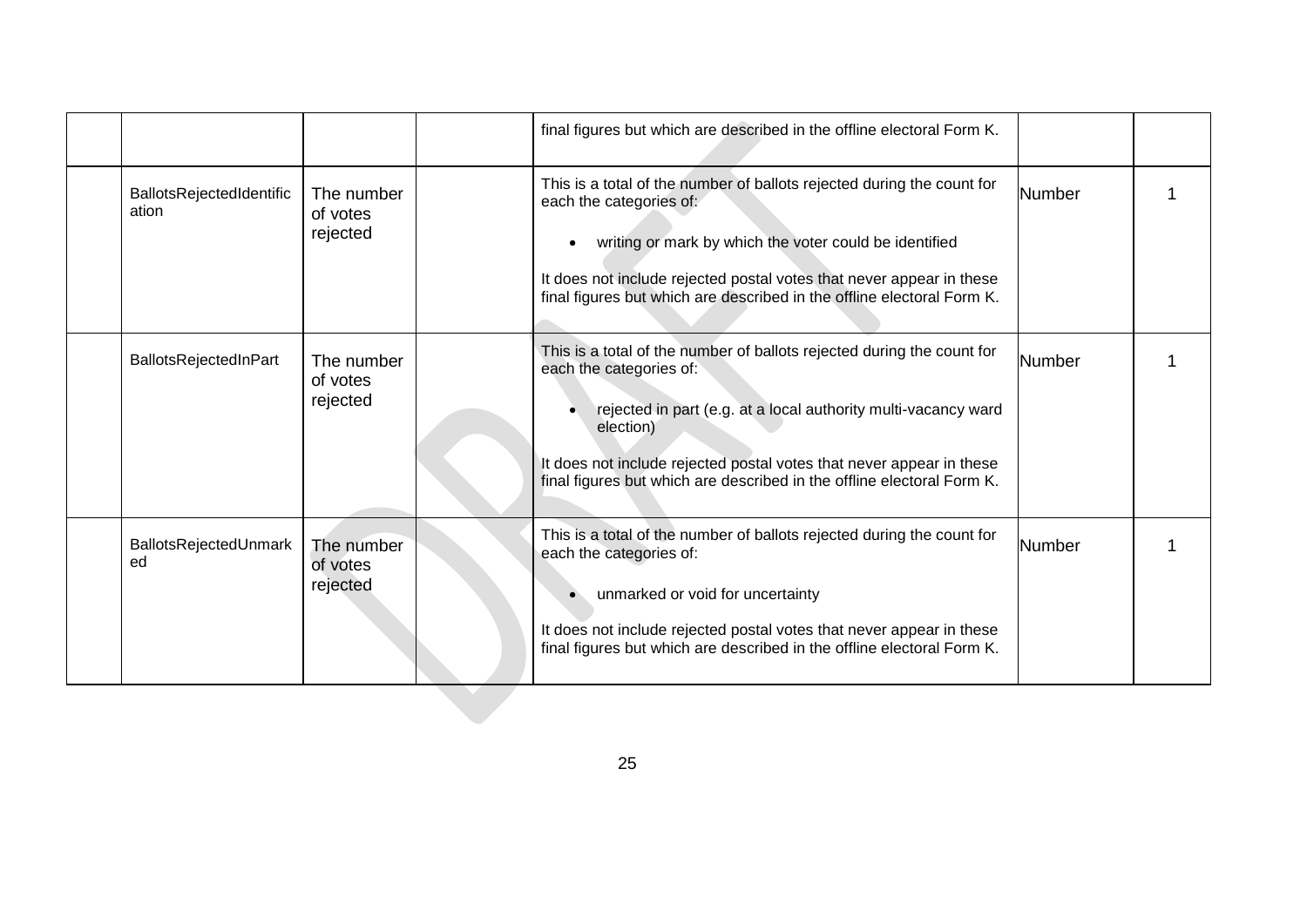| PercentageTurnout | The<br>percentage<br>of the<br>electorate<br>that<br>attended the<br>voting<br>process |                                                                                                | A percentage figure calculated to one decimal place as VotesCast<br>divided by EligibleElectorate times 100.<br>Note this figure may be subject to revision and republication at a<br>later date if the EligibleElectorate is revised. | <b>Number</b> |     |
|-------------------|----------------------------------------------------------------------------------------|------------------------------------------------------------------------------------------------|----------------------------------------------------------------------------------------------------------------------------------------------------------------------------------------------------------------------------------------|---------------|-----|
| InfoURL           | Web<br>address of<br>the<br>department<br>conducting<br>the election                   | In case the<br>user needs<br>further<br>information                                            | E.g. http://www.adur-worthing.gov.uk/elections-and-voting/election-<br>results/                                                                                                                                                        | String (URL)  | 0.1 |
| ReturningOfficer  | Name of the<br>returning<br>officer                                                    | To record<br>the officer<br>responsible<br>for the<br>legitimate<br>running of<br>the election | Name of the returning officer in the form<br>John Henry Smith                                                                                                                                                                          | String        |     |
| ElectoralDept     | The<br>council's<br>own name                                                           | To help the<br>user identify<br>where further                                                  | e.g. "Election Services"                                                                                                                                                                                                               | String        | 0.1 |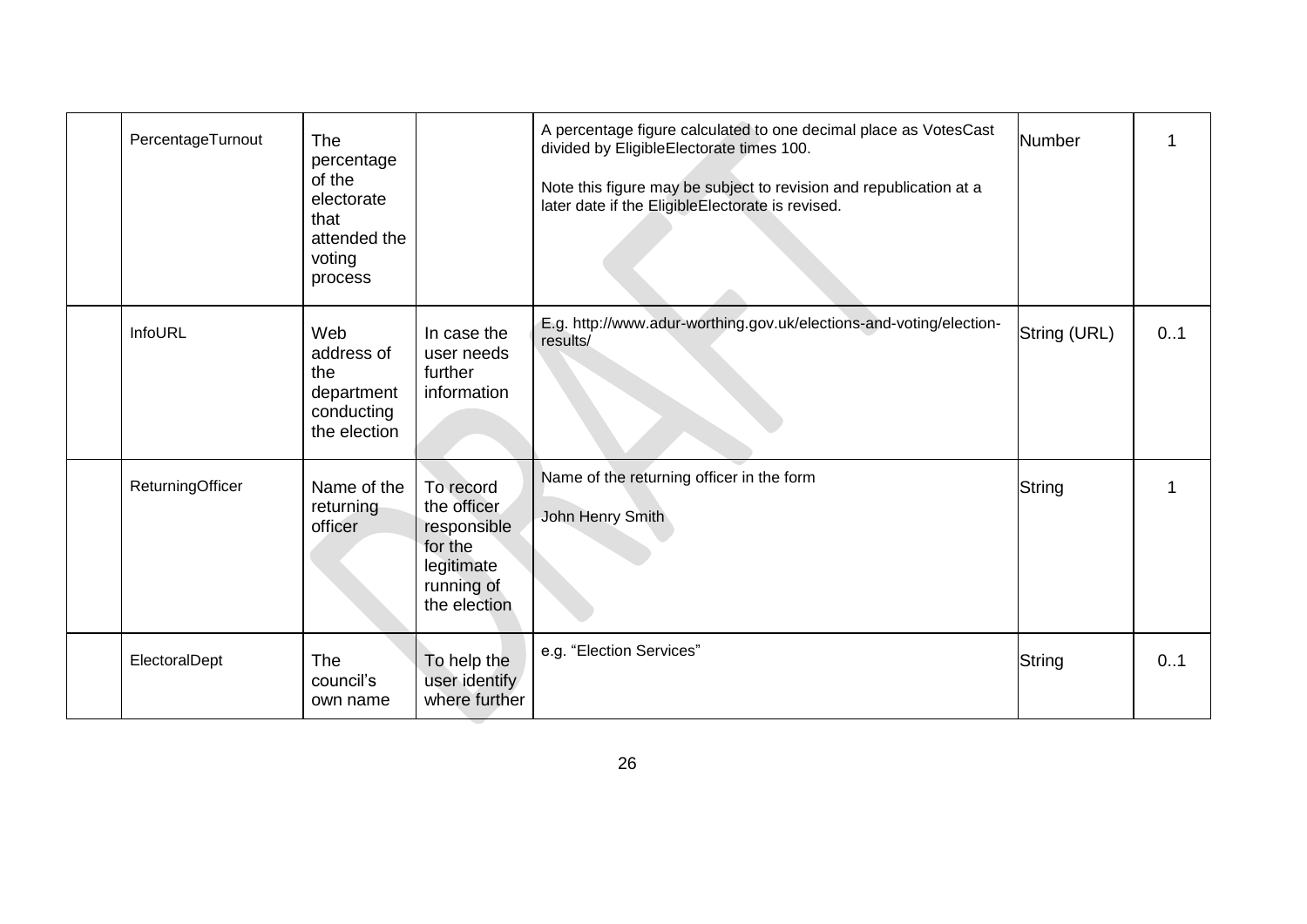|              | for the<br>department<br>conducting<br>the election                                           | information<br>can be sort                          |                                     |        |     |
|--------------|-----------------------------------------------------------------------------------------------|-----------------------------------------------------|-------------------------------------|--------|-----|
| ContactEmail | A contact<br>email<br>address for<br>the<br>publishing<br>Electoral<br>Services<br>Department | In case the<br>user needs<br>further<br>information | e.g. elections@adur-worthing.gov.uk | String | 0.1 |
| ContactTel   | Electoral<br><b>Services</b><br>Department<br>contact<br>telephone<br>no.                     | In case the<br>user needs<br>further<br>information | 01903 221014                        | String | 0.1 |